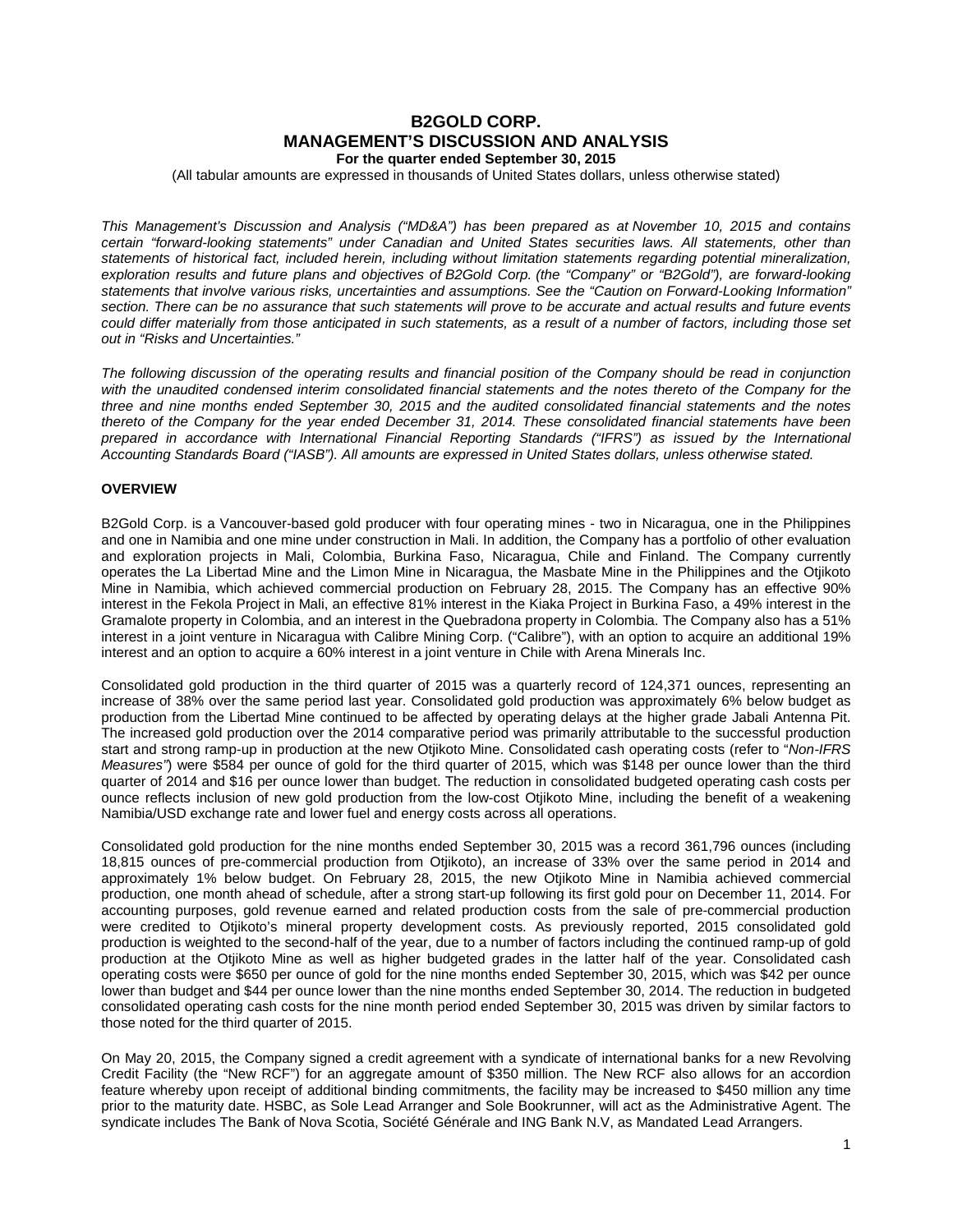Upon closing, an initial drawdown of \$150 million was made under the new RCF which was used to repay the cumulative amount drawn under the Company's existing \$200 million Revolving Credit Facility (the "Old RCF").

On June 11, 2015, the Company announced the results of an optimized Feasibility Study for the Fekola Project in Mali which confirmed the Fekola Project's robust economics. The full Feasibility Study was published on July 24, 2015.

The Company is projecting another record year for gold production in 2015. The Company is on track to meet the low end of its 2015 annual production guidance range of 500,000 to 540,000 ounces of gold (including pre-commercial production from Otjikoto). Consolidated cash operating costs are expected to be between \$630 to \$660 per ounce, compared to \$680 per ounce in 2014, and all-in sustaining costs are expected to be between \$950 to \$1,025 per ounce.

#### **REVIEW OF FINANCIAL RESULTS**

#### *Selected Quarterly Financial and Operating Results*

|                                                                                        |           | Three months ended<br>September 30<br>(unaudited) |           | Nine months ended<br>September 30<br>(unaudited) |
|----------------------------------------------------------------------------------------|-----------|---------------------------------------------------|-----------|--------------------------------------------------|
|                                                                                        | 2015      | 2014                                              | 2015      | 2014                                             |
| Gold revenue <sup>(2)</sup> ( $\$$ in thousands)                                       | 139,250   | 114,924                                           | 414,648   | 364,202                                          |
| Gold sold, excluding Otjikoto pre-commercial<br>production results (ounces)            | 124,481   | 91,282                                            | 353,703   | 283,607                                          |
| Average realized gold price <sup>(2)</sup> (\$/ounce)                                  | 1,119     | 1,259                                             | 1,172     | 1,284                                            |
| Gold sold, total including Otjikoto pre-commercial<br>production results (ounces)      | 124,481   | 91,282                                            | 372,169   | 283,607                                          |
| Gold produced, excluding Otjikoto pre-commercial<br>production results (ounces)        | 124,371   | 90,192                                            | 342,981   | 272,199                                          |
| Gold produced, total including Otjikoto pre-<br>commercial production results (ounces) | 124,371   | 90,192                                            | 361,796   | 272,199                                          |
| Cash operating $costs^{(1)(2)}$ (\$/ounce gold)                                        | 584       | 732                                               | 650       | 694                                              |
| Total cash costs <sup>(1)(2)</sup> (\$/ounce gold)                                     | 627       | 772                                               | 697       | 737                                              |
| Adjusted net income (loss) $(1)(2)(3)$ (\$ in thousands)                               | 2,187     | (4,242)                                           | 11,704    | 15,064                                           |
| Adjusted earnings (loss) per share $(1)(2)(3)$ – basic<br>$(\$)$                       | 0.00      | (0.01)                                            | 0.01      | 0.02                                             |
| Net loss (\$ in thousands)                                                             | (13, 585) | (274, 128)                                        | (30, 028) | (309, 635)                                       |
| Loss per share – basic and dilutive $(3)$ (\$/share)                                   | (0.02)    | (0.39)                                            | (0.03)    | (0.45)                                           |
| Cash flows from operating activities (\$ in<br>tho(1)                                  | 33,911    | 33,723                                            | 126,889   | 76,150                                           |

thousands) *(1) A cautionary note regarding non-IFRS measures is included in the section titled "Non-IFRS Measures."* 

*(2) Includes the results from the Otjikoto Mine from March 1, 2015.*

*(3) Attributable to the shareholders of the Company.*

#### *Third quarter 2015 and 2014*

#### *Revenue*

Consolidated gold revenue in the third quarter of 2015 was \$139.3 million on record sales of 124,481 ounces at an average price of \$1,119 per ounce compared to \$114.9 million on sales of 91,282 ounces at an average price of \$1,259 per ounce in the third quarter of 2014. The 21% increase in gold revenue was mainly attributable to a 36% increase in gold sales volume, partially offset by an 11% decline in the average realized gold price.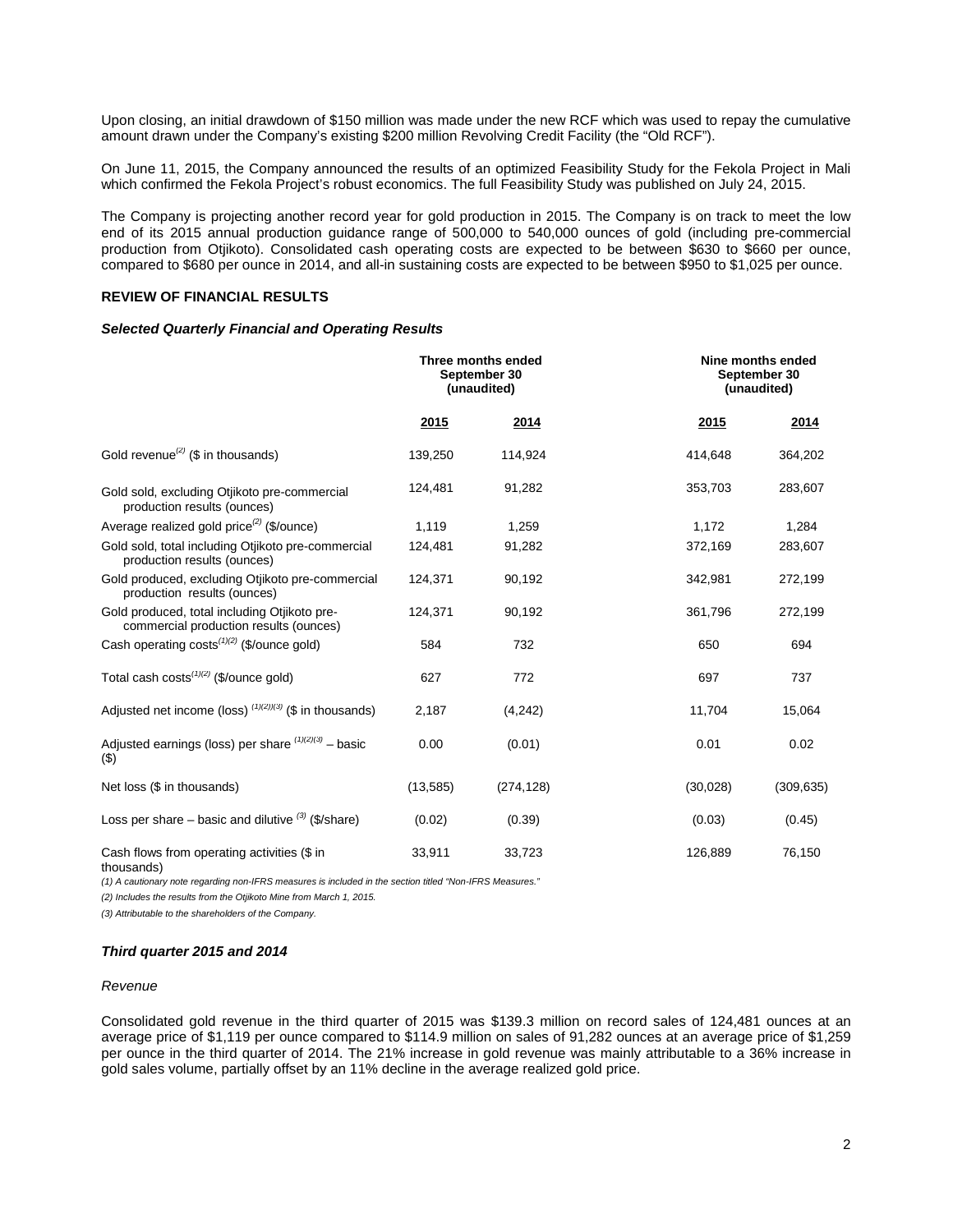In the third quarter of 2015, the Masbate Mine accounted for \$49.8 million (Q3 2014 - \$56.4 million) of gold revenue from the sale of 44,500 ounces (Q3 2014 – 44,700 ounces), the Libertad Mine accounted for \$32.7 million (Q3 2014 - \$46.2 million) of gold revenue from the sale of 29,282 ounces (Q3 2014 – 36,782 ounces) while \$14.3 million (Q3 2014 - \$12.3 million) was contributed by the Limon Mine from the sale of 12,800 ounces (Q3 2014 – 9,800 ounces). The Otjikoto Mine accounted for \$42.4 million of gold revenue from the sale of 37,899 ounces in the third quarter of 2015.

#### *Production and operating costs*

Consolidated gold production in the third quarter of 2015 was a quarterly record of 124,371 ounces, representing an increase of 38% over the same period last year. Consolidated gold production was approximately 6% below budget as production from the Libertad Mine continued to be affected by operating delays at the higher grade Jabali Antenna Pit. The increased gold production over the 2014 comparative period was primarily attributable to the inclusion of a full quarter's production from the new Otjikoto Mine, which has ramped up strongly since commencement of commercial production on March 1, 2015.

In the third quarter of 2015, consolidated cash operating costs and all-in sustaining costs were both significantly lower than in the third quarter of 2014. Cash operating costs were \$584 per ounce compared to \$732 per ounce in the prior year quarter, a \$148 ounce or 20% reduction. Cash operating costs were also \$16 per ounce or 3% below budget. The favourable variances against both budgeted and prior year costs reflect the inclusion of new gold production from the low-cost Otjikoto Mine, including the benefit of a weakening Namibian dollar/US dollar exchange rate, and lower fuel and energy costs across all operations. These were partially offset by higher cash operating costs at the Libertad Mine due to lower than budgeted production in the third quarter of 2015. In addition to the reasons mentioned above, the prior year costs were also higher than the current period due to lower production from the Limon Mine. Refer to "Review of mining operations and development projects" for mine specific details. All-in sustaining costs for the third quarter of 2015 were \$875 per ounce compared to \$1,117 per ounce for the third quarter of 2014.

## *Depreciation and depletion*

Depreciation and depletion expense, included in total cost of sales, was \$35.7 million in the third quarter of 2015 compared to \$29.0 million in the same period in 2014. The increase in depreciation expense was mainly due to a 36% increase in the gold ounces sold. The depreciation charge per ounce of gold sold was \$287 per ounce compared to \$318 per ounce for the same period in 2014. The 10% decrease in the depreciation charge per ounce of gold sold resulted from the inclusion of the Otjikoto mine which has a lower per ounce depreciation charge.

## *Other*

General and administrative costs ("G&A") costs relate mainly to the Company's head office in Vancouver, the Managua and Santo Domingo offices in Nicaragua, the Makati office in the Philippines, the Windhoek office in Namibia and the Company's other offshore subsidiaries. G&A increased in the third quarter of 2015 compared to the third quarter of 2014 by approximately \$1.2 million to \$8.8 million. The increase primarily relates to the inclusion of \$1.0 million of Windhoek office G&A following the commencement of commercial production at the Otjikoto Mine.

Share-based payment expense for the third quarter of 2015 increased by \$0.4 million to \$3.1 million due to the timing of issuance of stock options and RSUs.

On October 12, 2015, the Company received notification from the Ministry of Environment and Natural Resources in Nicaragua that it had not approved the environmental permit for the Pavon Project citing environmental concerns. Consequently, capitalized costs related to Pavon of \$8.1 million have been recorded as an expense in the statement of operations during the three months ended September 30, 2015.

During the three months ended September 30, 2014, the Company recorded an impairment charge of \$298.4 million following a reduction in the long-term gold price assumptions used in the Company's life-of-mine plans. The impairment charge consisted of a goodwill impairment charge of \$202.1 million and an investment in the Gramalote joint venture impairment charge of \$96.3 million.

The Company's results for the third quarter of 2015 included a non-cash gain of \$12.5 million on the convertible senior subordinated notes compared to a non-cash gain of \$31.5 million in the third quarter of 2014. The convertible notes are measured at fair value on each financial reporting period-end date with changes flowing through the statement of operations.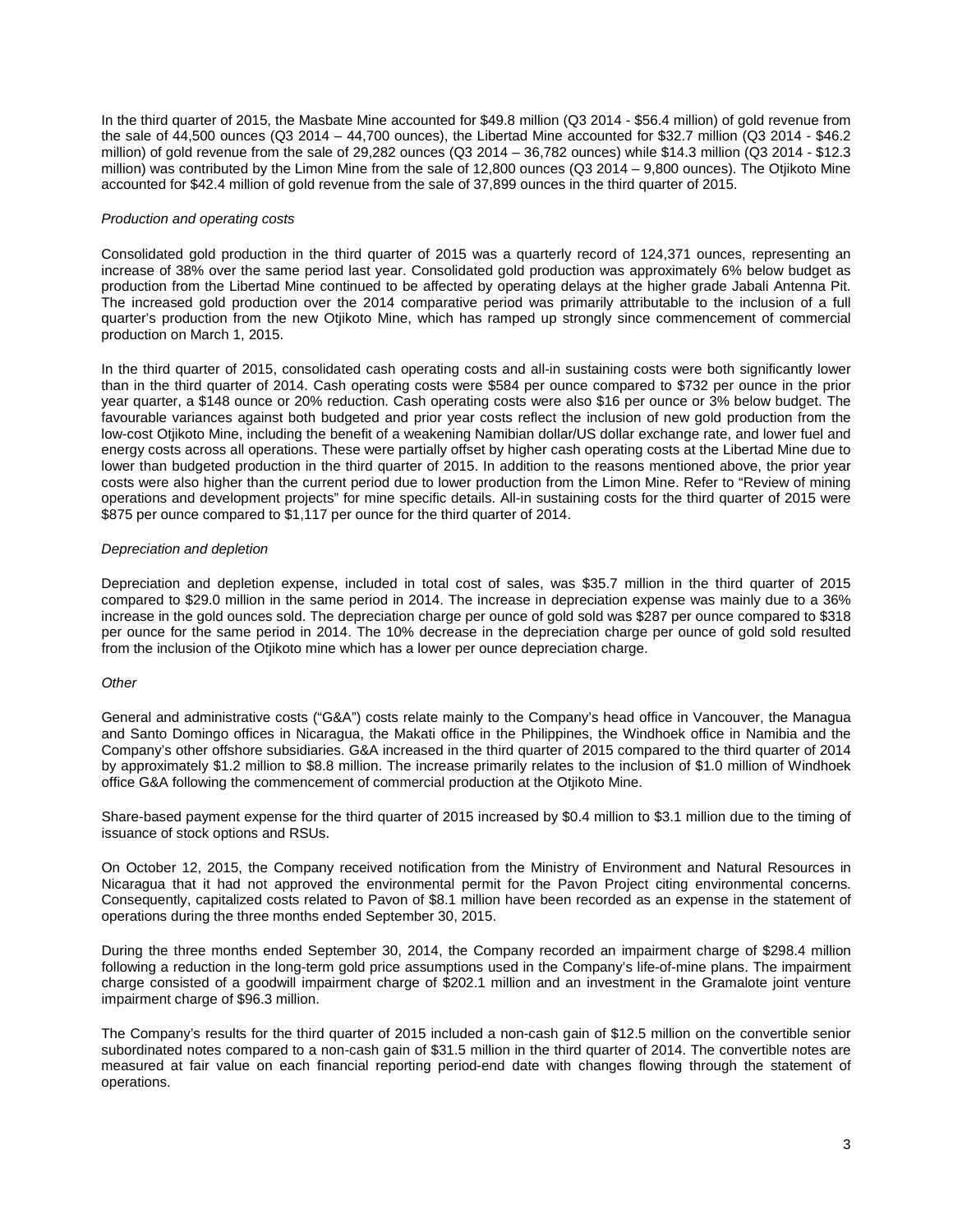The Company reported \$3.1 million in interest and financing expense during the third quarter of 2015 as compared with \$1.7 million in the third quarter of 2014. The increase in interest expense was due to increased debt levels in the period, relating mainly to the revolving corporate credit facility and equipment loans. Interest expense relating to the convertible senior subordinated notes was recorded as part of the overall change in fair value of the notes in the statement of operations.

For the three months ended September 30, 2015, the Company recorded \$9.2 million of unrealized losses on derivative instruments compared to an unrealized gain on derivative instruments of \$1.0 million for the three months ended September 30, 2014. Upon entering into the New RCF, the Company transferred its existing gold forward contracts at new pricing from the Old RCF lenders to the New RCF lenders. This novation of gold forward contracts led to them no longer being considered executory contracts and therefore are now included in the scope of IAS 39 with the result being that unrealized changes in fair value of the contracts must now be recorded in the statement of operations each reporting period. During the three months ended September 30, 2015, an unrealized loss on gold derivative instruments of \$6.1 million was recorded in the statement of operations and an unrealized loss of \$3.1 million on the Company's forward fuel price contracts was recorded.

The Company also reported \$3.4 million in write-downs of its available-for-sale investments in the third quarter of 2015 compared to \$nil in the third quarter of 2014 due to continued decline in the market values of the underlying securities.

The Company recorded a net current income tax expense of \$4.9 million in the third quarter of 2015 which was comparable to the \$3.6 million net current income tax expense recorded in the third quarter of 2014.

For the third quarter of 2015, the Company generated a net loss of \$13.6 million (\$(0.02) per share) compared to net loss of \$274.1 million (\$(0.39) per share) in the comparable period of 2014. The net loss in the third quarter of 2014 included an impairment charge of \$298.4 million following a reduction in the long-term gold price assumptions used in the Company's life-of-mine plans for its goodwill and investment in the Gramalote joint venture. Adjusted net income (refer to "*Non-IFRS Measures"*) was \$2.2 million (\$0.00 per share) compared to an adjusted net loss of \$4.2 million (\$(0.01) per share) in the third quarter of 2014. Adjusted net income in the third quarter of 2015 primarily excluded a non-cash markto-market gain of \$12.5 million relating to the overall change in fair value of the Company's convertible senior subordinated notes, non-cash write-down of mineral property interests of \$8.1 million, share-based payments of \$3.1 million and unrealized losses on derivative instruments of \$9.2 million.

Cash flow from operating activities was \$33.9 million (\$0.04 per share) in the third quarter of 2015 compared to \$33.7 million (\$0.05 per share) in the third quarter of 2014. Cash flow from operating activities during the three months ended September 30, 2015 reflected higher sales volume compared to the same period in 2014 primarily as result of the inclusion of a full quarter's sales from Otjikoto in 2015 (sales of 37,899 ounces). The benefit of the higher sales volumes was offset by lower average gold prices and a \$14.3 million net working capital decrease mainly resulting from a reduction in value-added tax receipts and lower accounts payable balances. As a result, operating cashflows for the quarter were comparable to the prior year.

As at September 30, 2015, the Company had working capital of \$111.8 million including unrestricted cash and cash equivalents of \$86.8 million. In addition, the Company has \$175 million of undrawn capacity on its New RCF.

#### *Year-to-date results*

#### *Revenue*

Gold revenue for the nine months ended September 30, 2015 was a record \$414.6 million (or \$437.7 million including \$23.1 million of pre-commercial sales from Otjikoto) on record year-to-date sales of 353,703 ounces (or 372,169 ounces including 18,466 ounces of pre-commercial sales from Otjikoto) at an average price of \$1,172 per ounce compared to \$364.2 million on sales of 283,607 ounces at an average price of \$1,284 per ounce in the nine months ended September 30, 2014.

For the nine months ended September 30, 2015, the Masbate Mine accounted for \$159.4 million (2014 - \$165.3 million) of gold revenue from the sale of 135,600 ounces (2014 – 129,100 ounces), the Libertad Mine accounted for \$101.9 million (2014 - \$148.8 million) of gold revenue from the sale of 86,672 ounces (2014 – 115,707 ounces) while \$50.1 million (2014 - \$50.1 million) was contributed by the Limon Mine from the sale of 42,600 ounces (2014 – 38,800 ounces). The Otjikoto Mine accounted for \$103.2 million of gold revenue from the sale of 88,831 ounces from March 1, 2015 to September 30, 2015, subsequent to reaching commercial production on February 28, 2015. Total Otjikoto Mine sales for the nine months ended September 30, 2015 were \$126.3 million from the sale of 107,297 ounces including precommercial production revenues of \$23.1 million. For accounting purposes, gold revenue earned net of related production costs from the sale of pre-commercial production have been credited to Otjikoto's mineral property development costs.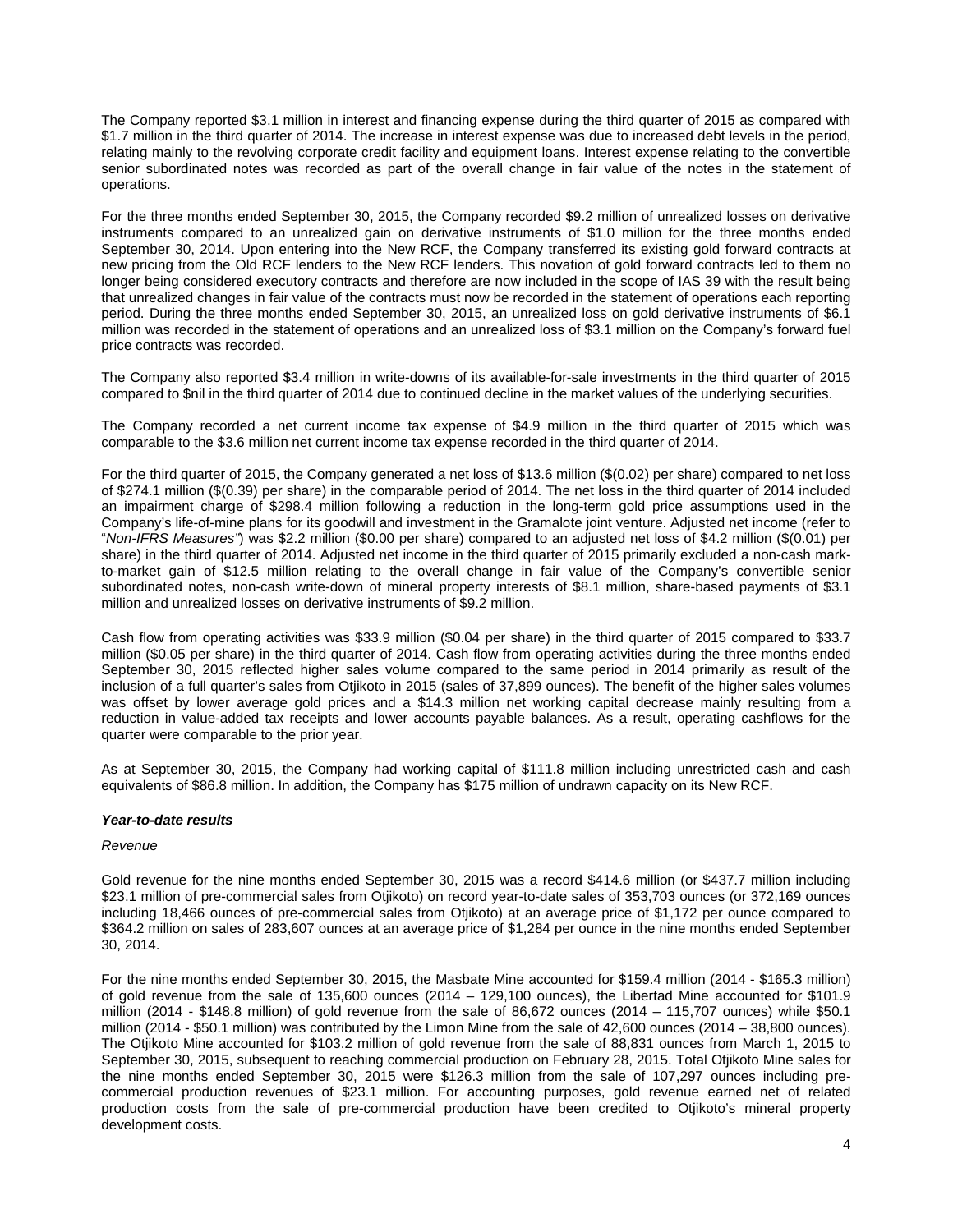#### *Production and operating costs*

Consolidated gold production for the nine months ended September 30, 2015 was a record 361,796 ounces (including 18,815 ounces of pre-commercial production from Otjikoto), an increase of 33% over the same period in 2014 and approximately 1% below budget.

For the nine months ended September 30, 2015, consolidated cash operating costs were \$650 per ounce, \$42 per ounce below budget and \$44 per ounce lower than the comparable period in 2014. The favourable variances against budget reflect the benefit of a weakening Namibian dollar/US dollar exchange rate at Otjikoto and lower fuel and energy costs across all operations. These were partially offset by higher cash operating costs at the Libertad Mine due to grade related lower than budgeted production during the nine months ended September 30, 2015. Compared to the prior year's cash operating costs, consolidated cash operating costs during the nine months ended September 30, 2015 were lower due to the inclusion of low cost Otjikoto Mine results from March 1, 2015, lower operating costs in 2015 for the Limon Mine and higher than budgeted throughput and production at the Masbate Mine. These cost reductions were partially offset by lower production and higher cash costs at the Libertad Mine. Refer to "Review of mining operations and development projects" for mine specific details. All-in sustaining costs for the nine months ended September 30, 2015 were \$1,001 per ounce compared to \$1,176 per ounce for the comparable period of 2014.

#### *Depreciation and depletion*

Depreciation and depletion expense, included in total cost of sales, was \$103.6 million for the nine months ended September 30, 2015 compared to \$82.7 million in the same period in 2014. The increase in depreciation expense was mainly due to a 25% increase in the gold ounces sold. The depreciation charge of \$293 per ounce of gold sold for the nine months ended September 30, 2015 was consistent with the comparable period of 2014.

#### *Other*

For the nine months ended September 30, 2015, G&A of \$28.8 million was consistent with G&A in the prior comparable period of \$28.0 million.

Share-based payment expense for the nine months ended September 30, 2015 decreased \$1.2 million to \$12.2 million as a result of the timing and volume of issuances of stock options, RSUs and incentive trust shares. In the nine months ended September 30, 2014, 750,000 shares were issued from the incentive trust resulting in a share-based payment expense of \$2.7 million. No incentive shares were issued during the nine months ended September 30, 2015.

On October 12, 2015, the Company received notification from the Ministry of Environment and Natural Resources in Nicaragua that it had not approved the environmental permit for the Pavon Project citing environmental concerns. Consequently, capitalized costs related to Pavon of \$8.1 million have been recorded as an expense in the statement of operations during the nine months ended September 30, 2015.

During the nine months ended September 30, 2014, the Company recorded an impairment charge of \$298.4 million following a reduction in the long-term gold price assumptions used in the Company's life-of-mine plans. The impairment charge consisted of a goodwill impairment charge of \$202.1 million and an investment in the Gramalote joint venture impairment charge of \$96.3 million.

The Company's results for the nine months ended September 30, 2015 included a non-cash gain of \$5.8 million on the convertible senior subordinated notes compared to a non-cash loss of \$11.2 million in the comparable period of 2014. The convertible notes are measured at fair value on each financial reporting period-end date with changes flowing through the statement of operations.

The Company's results for the nine months ended September 30, 2015 also included a gain of \$2.2 million resulting from the sale of the Bellavista property in January 2015 for consideration of \$1 million in cash and a 2% net smelter returns royalty on the sale of minerals produced from the Bellavista project valued at \$nil.

The Company reported \$13.0 million (net of capitalized interest) in interest and financing expense during the nine months ended September 30, 2015 as compared with \$4.4 million in the comparable period of 2014. For the nine months ended September 30, 2015, interest and financing expense included two non-recurring non-cash finance expenses totalling \$5.5 million - the write-off of deferred financing fees relating to the Old RCF of \$3.0 million and finance fees relating to the novation of gold forward contracts of \$2.5 million. The remaining increase in interest expense was due to increased debt levels in the period, relating mainly to the revolving corporate credit facility and equipment loans. Interest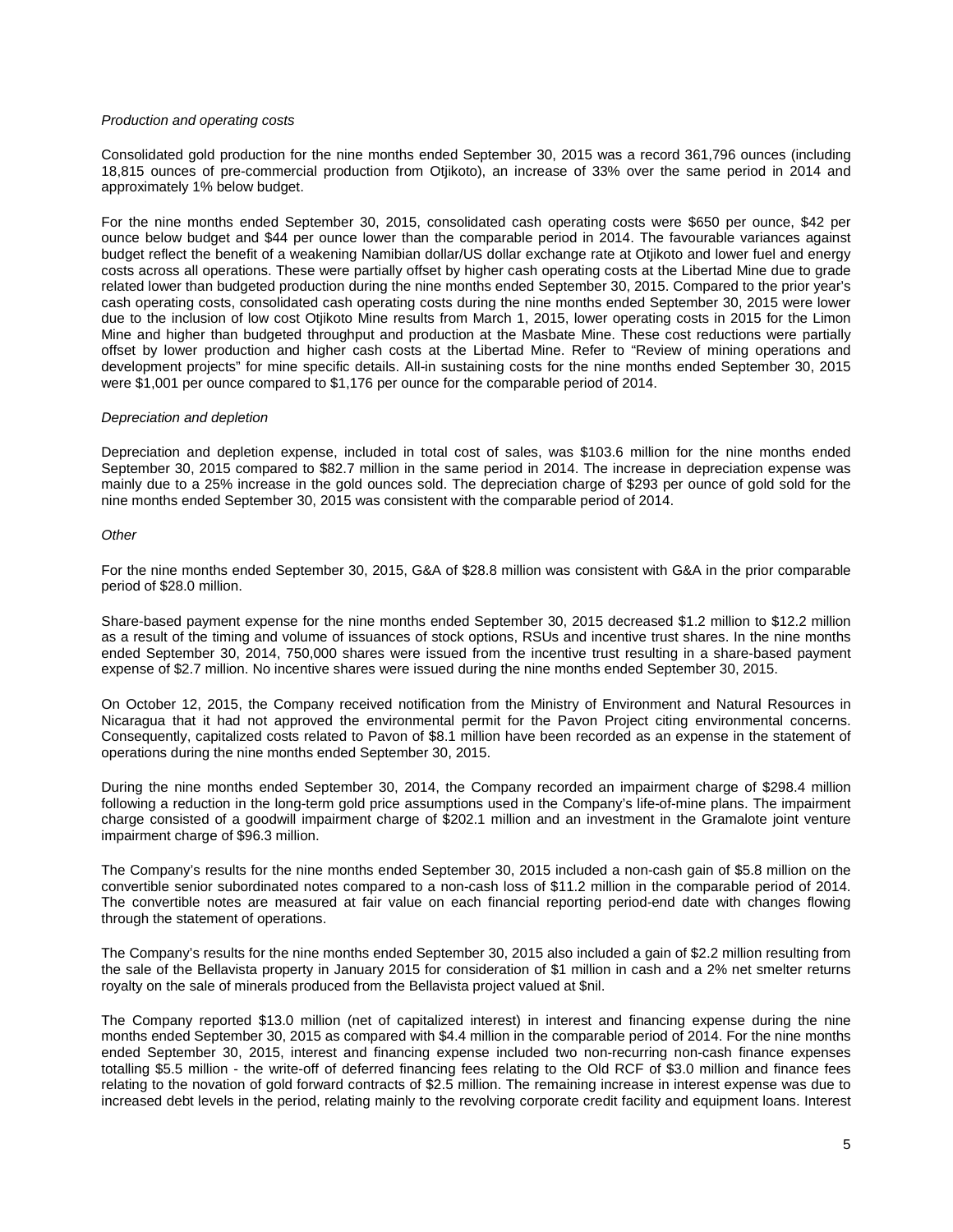expense relating to the convertible senior subordinated notes was recorded as part of the overall change in fair value of the notes in the statement of operations.

For the nine months ended September 30, 2015, the Company recorded \$15.0 million of unrealized losses on derivative instruments compared to an unrealized gain on derivative instruments of \$1.9 million for the comparable period of 2014. Upon entering into the New RCF, the Company transferred its existing gold forward contracts from the Old RCF lenders to the New RCF lenders. This novation of gold forward contracts led to them no longer being considered executory contracts and therefore are now included in the scope of IAS 39 with the result being that unrealized changes in fair value of the contracts must now be recorded in the statement of operations each reporting period. Consequently, on the date of novation, \$11.5 million relating to the fair value of the old contracts at the time of novation was treated as an unrealized loss on derivative instruments and \$2.5 million, relating to the cost of the novation, was treated as a financing charge as discussed above. Between the date of novation and September 30, 2015, an unrealized loss on the gold derivative instruments of \$2.4 million was recorded in the statement of operations relating to these contracts. In addition at September 30, 2015, an unrealized loss of \$1.1 million on the Company's forward fuel price contracts was recorded.

For the nine months ended September 30, 2015, the Company reported \$5.2 million in write-downs of its available-forsale investments compared to \$3.0 million in the comparable period of 2014 due to continued decline in the market values of the underlying securities.

The Company recorded a net current income tax expense of \$4.3 million in the nine months ended September 30, 2015 compared to a charge of \$18.9 million in the comparable period of 2014. The reduction in net tax expense amount is a result of a number of factors including lower gold revenues at La Libertad in 2015 and a reversal of tax provisions previously accrued for tax assessments, which were settled in 2015.

For the nine months ended September 30, 2015, the Company generated a net loss of \$30.0 million (\$0.03 per share) compared to net loss of \$309.6 million (\$0.45 per share) in the comparable period of 2014. Adjusted net income (refer to "*Non-IFRS Measures"*) for the nine months ended September 30, 2015 was \$11.7 million (\$0.01 per share) compared to \$15.1 million (\$0.02 per share) in the comparable period of 2014. Adjusted net income in the nine months ended September 30, 2015 primarily excluded a non-cash mark-to-market gain of \$5.8 million relating to the overall change in fair value of the Company's convertible senior subordinated notes, non-cash write-down of mineral property interests of \$8.1 million, share-based payments of \$12.2 million, unrealized losses on derivative instruments of \$15.0 million, nonrecurring non-cash interest and financing expenses of \$5.5 million and the gain on sale of the Bellavista property of \$2.2 million.

Cash flow from operating activities was \$126.9 million (\$0.14 per share) during the nine months ended September 30, 2015 compared to \$76.2 million (\$0.11 per share) in the comparable period of 2014. The increase in operating cashflows for the nine month period is mainly the result of increased gold sales following the commencement of commercial production at Otjikoto on March 1, 2015, positive working capital changes of \$23.9 million and a reduction in VAT costs of \$7.3 million. The main changes in working capital related to inventories and accounts payable. The nine months ended September 30, 2015 benefitted from the drawdown of the ore stockpile at the Masbate Mine in the amount of \$6.9 million and a reduction of gold bullion inventory of \$9.4 million. These positive cashflow variances from operating activities were partially offset by lower realized gold prices (11%) in the period.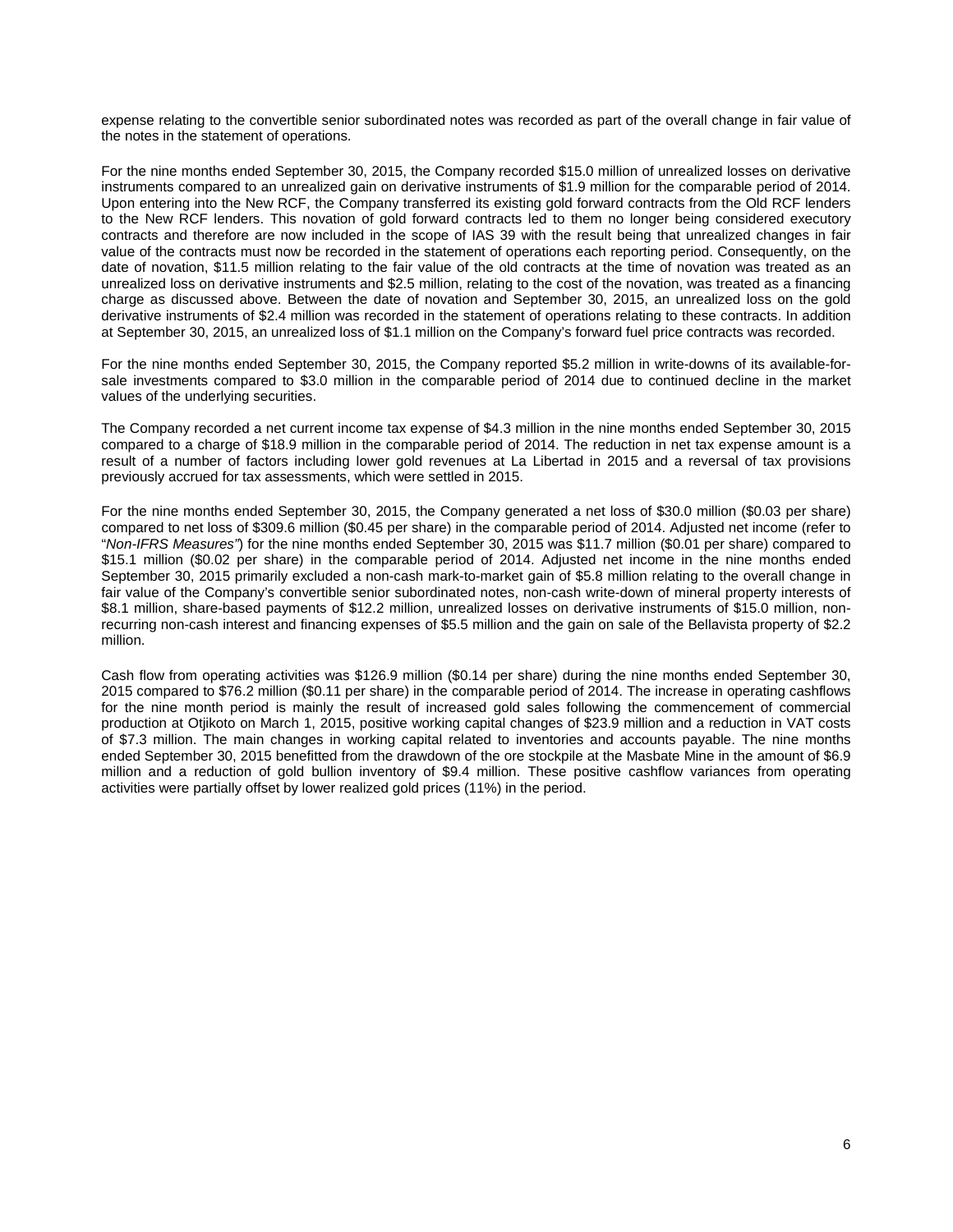# **REVIEW OF MINING OPERATIONS AND DEVELOPMENT PROJECTS**

#### *Otjikoto Mine - Namibia*

|                                                       | One month<br>ended March<br>31, 2015<br>(Post-<br>Production)<br>(unaudited) | <b>Three</b><br>months<br>ended March ended June<br>31, 2015<br>Commercial (unaudited) (unaudited) | <b>Three</b><br>months<br>30, 2015 | <b>Three</b><br>months<br>ended<br>September<br>30, 2015<br>(unaudited) | <b>Seven</b><br>months<br>ended<br><b>September</b><br>30, 2015<br>(Post-<br><b>Commercial</b><br>Production)<br>(unaudited) | Nine months<br>ended<br><b>September</b><br>30, 2015<br>(unaudited) |
|-------------------------------------------------------|------------------------------------------------------------------------------|----------------------------------------------------------------------------------------------------|------------------------------------|-------------------------------------------------------------------------|------------------------------------------------------------------------------------------------------------------------------|---------------------------------------------------------------------|
| Gold revenue (\$ in thousands)                        | 16,187                                                                       | 39,281                                                                                             | 44,559                             | 42,443                                                                  | 103,189                                                                                                                      | 126,283                                                             |
| Gold sold (ounces)                                    | 13,683                                                                       | 32,149                                                                                             | 37,249                             | 37,899                                                                  | 88,831                                                                                                                       | 107,297                                                             |
| Average realized gold price (\$/ ounce)               | 1,183                                                                        | 1,222                                                                                              | 1,196                              | 1,120                                                                   | 1,162                                                                                                                        | 1,176                                                               |
| Tonnes of ore milled                                  | 237,712                                                                      | 656,538                                                                                            | 711,462                            | 704,132                                                                 | 1,653,306                                                                                                                    | 2,072,132                                                           |
| Grade (grams/tonne)                                   | 1.65                                                                         | 1.53                                                                                               | 1.63                               | 1.71                                                                    | 1.67                                                                                                                         | 1.62                                                                |
| Recovery (%)                                          | 98.6                                                                         | 97.2                                                                                               | 98.7                               | 99.1                                                                    | 97.9                                                                                                                         | 98.0                                                                |
| Gold production (ounces)                              | 12,319                                                                       | 31,134                                                                                             | 36,963                             | 38,252                                                                  | 87,534                                                                                                                       | 106,349                                                             |
| Cash operating costs <sup>(1)</sup> (\$/ ounce)       | 477                                                                          | N/A                                                                                                | 485                                | 393                                                                     | 444                                                                                                                          | N/A                                                                 |
| Total cash $costs^{(1)}$ (\$/ ounce)                  | 515                                                                          | N/A                                                                                                | 522                                | 424                                                                     | 479                                                                                                                          | N/A                                                                 |
| Capital expenditures <sup>(2)</sup> (\$ in thousands) | N/A                                                                          | 13,526                                                                                             | 6,007                              | 8,284                                                                   | N/A                                                                                                                          | 27,817                                                              |
| Exploration <sup>(2)</sup> (\$ in thousands)          | N/A                                                                          | 802                                                                                                | 1,166                              | 1,271                                                                   | N/A                                                                                                                          | 3,239                                                               |

*(1) A cautionary note regarding non-IFRS measures is included in the section titled "Non-IFRS Measures."*

*(2) Capital expenditures and exploration are presented on a quarterly basis only.*

The new Otjikoto Mine continues to perform strongly producing 38,252 ounces of gold in the third quarter of 2015, approximately 4% or 1,361 ounces above budget. Gold production exceeded budget mainly due to better than expected mill throughput (704,132 tonnes processed versus 602,097 tonnes budgeted) and very high mill recoveries of 99.1% (versus 95.7% budgeted). The average gold grade processed was 1.71 grams per tonne ("g/t") compared to budget of 1.78 g/t. The Company continues to work on a new geologic resource model for the Otjikoto Pit incorporating 2014 drilling, grade control data, and in-pit mapping. The new geologic model and related engineering work are expected to be completed in the fourth quarter of 2015.

Year-to-date, the Otjikoto Mine produced 106,349 ounces of gold, including 18,815 ounces of pre-commercial production, approximately 5% or 5,257 ounces above budget. Based on the performance of the mill, and the fact that the Company met commercial production criteria of 30 consecutive days of mill throughput at 65% of nameplate capacity by February 28, 2015, the Otjikoto Gold Project declared commercial production as of that date.

Otjikoto's cash operating cost for the third quarter of 2015 was \$393 per ounce which was \$88 per ounce lower than budget. The reduction in costs per ounce was mainly attributable to higher gold production than budgeted, lower fuel prices and a weaker Namibian dollar/US dollar foreign exchange rate. Mining and processing costs were positively impacted by diesel and gasoline prices which were 7% lower than budget and heavy fuel oil ("HFO") prices which were 23% lower than budget. For the three months ended September 30, 2015, reported cash operating costs in US dollars were also positively impacted by an 18% weaker Namibian dollar/US dollar foreign exchange rate than budgeted. Otjikoto's cash operating cost for the seven months ended September 30, 2015 (commercial production was achieved February 28, 2015) was \$444 per ounce which was \$59 per ounce lower than budget.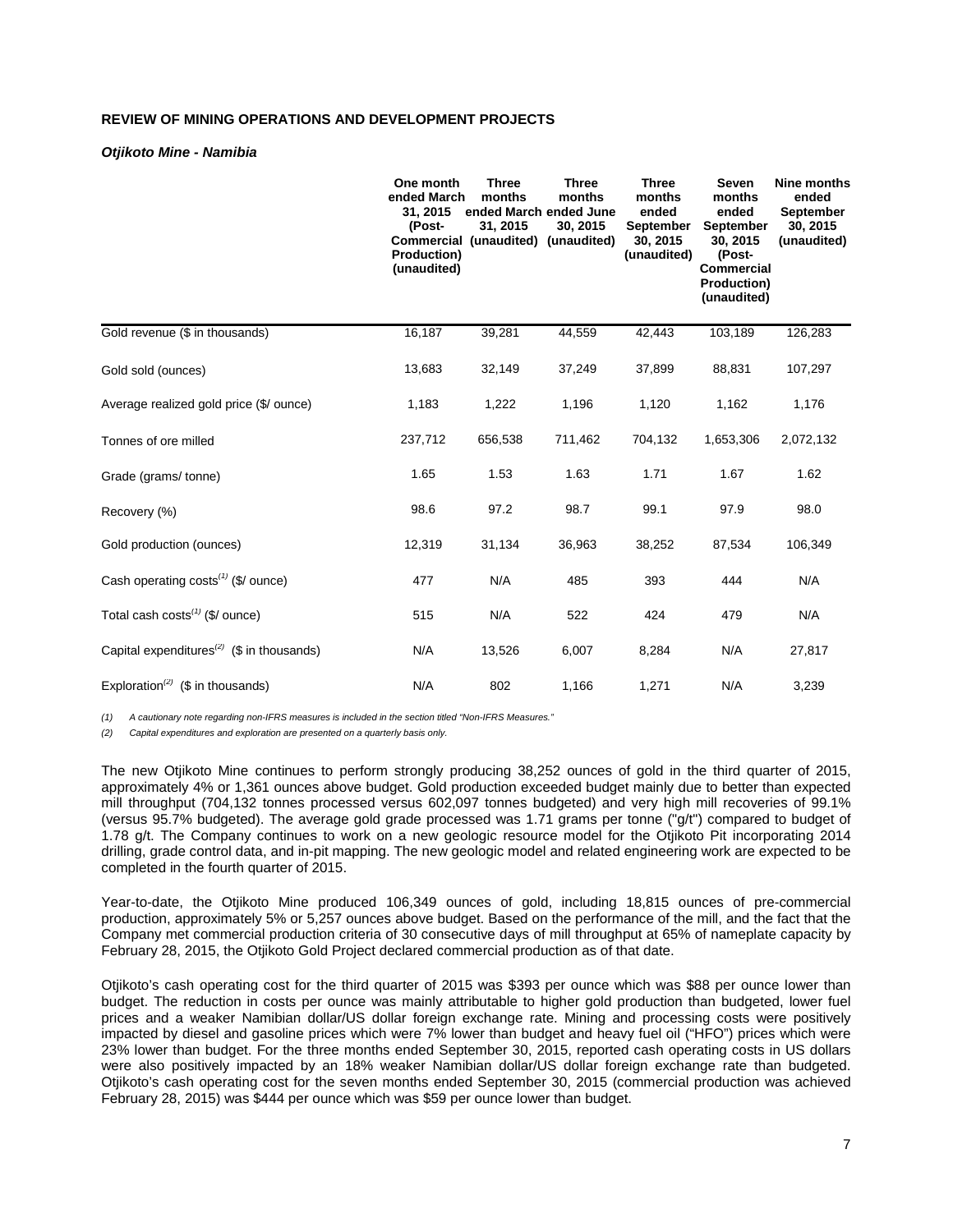Net capital expenditures in the third quarter of 2015 totalled \$8.3 million and included expansion costs of \$1.5 million and development costs of \$6.7 million, including \$3.5 million for deferred stripping. Net capital expenditures in the nine months ended September 30, 2015 totalled \$27.8 million and included expansion costs of \$10.3 million, a net cash inflow of \$7.1 million for pre-commercial sales proceeds offset by pre-commercial production costs (the pre-production revenue credited to Otjikoto's mineral property development costs was \$23.1 million from the sale of 18,466 ounces) and development costs of \$24.6 million. The Otjikoto Mine development costs for the nine months ended September 30, 2015 include cash payments of \$14.4 million for capital costs incurred and accrued in 2014.

Expansion of the Otjikoto mill from 2.5 million tonnes per year to 3.0 million tonnes per year was completed on schedule in September. The plant expansion included the installation of two additional leach tanks and a pebble crusher.

For the full-year 2015, the Otjikoto Mine is expected to produce between 140,000 to 150,000 ounces of gold (including pre-commercial production) at a cash operating cost in the \$500 to \$525 per ounce range.

All ore in 2015 and most ore in 2016 is expected to come from the existing Otjikoto Pit. Beyond 2016, Otjikoto's gold production is expected to be further enhanced by the development of the Wolfshag zone, adjacent to the main Otjikoto Pit. A conceptual mining study, incorporating the high-grade Wolfshag zone as well as the new geologic model for the Otjikoto Pit, is scheduled to be delivered in the fourth quarter of 2015. This mining study will determine the optimal point to transition from open pit to underground mining at Wolfshag. On January 20, 2015, the Company announced a significantly higher inferred mineral resource estimate for the Wolfshag zone gold deposit. The updated inferred mineral resource for Wolfshag contains 675,000 ounces of gold grading 8.14 g/t, significantly higher than the previous resource grades of 3.2 g/t gold.

#### *Masbate Mine – Philippines*

|                                                      |           | Three months ended<br>September 30<br>(unaudited) |           | Nine months ended<br>September 30<br>(unaudited) |
|------------------------------------------------------|-----------|---------------------------------------------------|-----------|--------------------------------------------------|
|                                                      | 2015      | 2014                                              | 2015      | 2014                                             |
| Gold revenue (\$ in thousands)                       | 49,794    | 56,417                                            | 159,422   | 165,345                                          |
| Gold sold (ounces)                                   | 44,500    | 44,700                                            | 135,600   | 129,100                                          |
| Average realized gold price (\$/ ounce)              | 1,119     | 1,262                                             | 1,176     | 1,281                                            |
| Tonnes of ore milled                                 | 1,669,355 | 1,578,288                                         | 5,194,517 | 4,398,392                                        |
| Grade (grams/tonne)                                  | 1.00      | 1.13                                              | 1.00      | 1.09                                             |
| Recovery (%)                                         | 75.0      | 76.7                                              | 76.5      | 79.8                                             |
| Gold production (ounces)                             | 40,368    | 43,746                                            | 127,845   | 123,223                                          |
| Cash operating costs <sup>(1)</sup> (\$/ ounce gold) | 684       | 793                                               | 712       | 784                                              |
| Total cash costs <sup>(1)</sup> (\$/ ounce gold)     | 746       | 839                                               | 774       | 833                                              |
| Capital expenditures (\$ in thousands)               | 11,870    | 6,564                                             | 27,936    | 32,499                                           |
| Exploration (\$ in thousands)                        | 1,024     | 719                                               | 3,406     | 3,154                                            |

*(1) A cautionary note regarding non-IFRS measures is included in the section titled "Non-IFRS Measures."*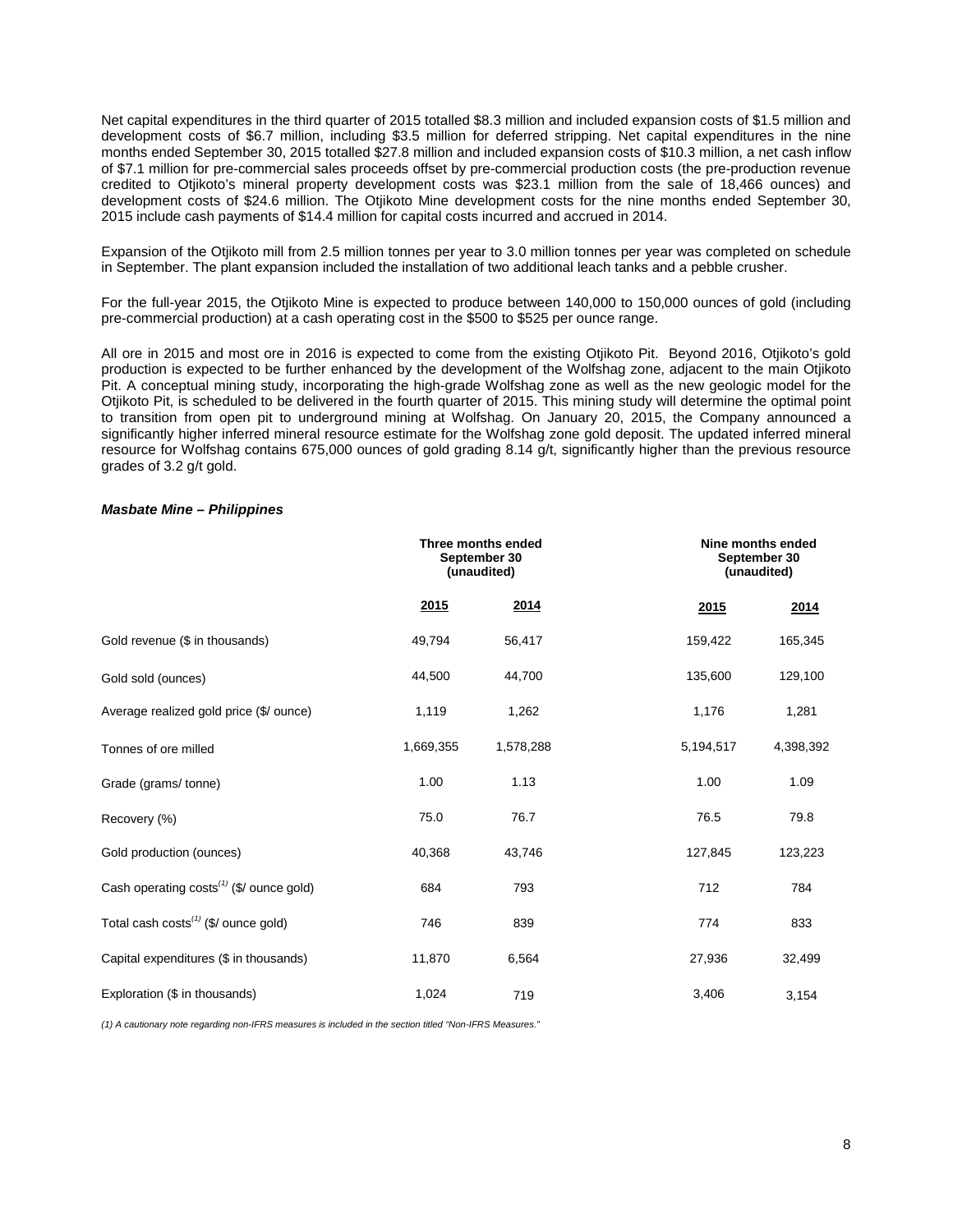The Masbate Mine produced 40,368 ounces of gold in the third quarter of 2015 compared to 43,746 ounces in the third quarter of 2014, which was in-line with expectations. Better than expected mill throughput (1,669,355 tonnes compared to budget of 1,629,837 tonnes) and mill recoveries (75% compared to budget of 71.2%), largely offset lower than budgeted mill feed grades (1.00 g/t compared to budget of 1.11 g/t). Due to a temporary change in the mining schedule, more oxide ore (with better recoveries but lower grades) was processed from the Colorado Pit than budgeted. Gold production is expected to increase in the fourth quarter as the Company returns to its planned mining schedule and mines higher grade ore from the main ore body at the Main Vein Stage 1 Pit. Gold production was approximately 7% lower in the third quarter of 2015 compared to the same period last year, mainly due to lower grades. In the third quarter of 2014, the Company began mining a high grade area of the Colorado Pit with significantly higher grades than typically encountered through the rest of the Colorado Pit. For the third quarter of 2015, 63% of the feed for the plant was oxide ore and 37% was a mix of transitional and fresh ore as compared to a budget of 20% oxide ore. The oxide source was from the Colorado Pit. The transitional and fresh material was sourced from the Main Vein Stage 1 and 2, and Panique pits. Both material types were supplemented by stockpile sources.

Masbate's cash operating costs in the third quarter of 2015 were \$684 per ounce, 8% lower than budget and \$109 per ounce lower than in the prior-year quarter. Cash operating costs per ounce in the third quarter of 2015 benefitted from lower fuel and energy costs, improved haul fleet productivities, and reduced mill liner costs. The actual purchase price of heavy fuel oil and diesel were 27% and 32% lower than budget, respectively.

Gold production at Masbate for the nine months ended September 30, 2015 was 127,845 ounces, slightly higher than budget and approximately 4% higher than in the same period last year. Gold production for the nine months ended September 30, 2015 increased over the prior year due to higher mill throughput (5,194,517 tonnes in 2015 compared to 4,398,392 tonnes in 2014) partially offset by lower grade and recoveries. In addition, gold production in the first nine months of 2014 was negatively impacted by the change-out of the old Masbate SAG mill with a new SAG mill during the month of June 2014.

Masbate's cash operating costs for the nine months ended September 30, 2015 were \$712 per ounce, a reduction of \$72 per ounce from the prior year and \$107 per ounce under budget. Cost improvements for the nine month period were driven by reductions in fuel and energy costs, production fleet productivity improvements, and reduced process costs related to power and liner consumption. HFO purchases were \$0.37 per litre compared to a budget of \$0.49 per litre, resulting in power costs of \$0.13 per kWh versus a budget of \$0.16 per kWh. Diesel costs were \$0.48 per litre compared to a budget of \$0.66 per litre for the year.

Capital expenditures in the third quarter of 2015 totalled \$11.9 million which consisted mainly of prestripping (\$1.2 million), mine infrastructure projects (\$0.9 million), mine equipment (\$1.6 million), land purchases (\$0.9 million), plant initiatives (\$5.2 million including \$3.9 million for the deposits on additional process tanks discussed below) and tailings line upgrades (\$0.6 million). Year-to-date capital expenditures totalled \$27.9 million, consisting mainly of prestripping (\$5.5 million), mine equipment (\$4.1 million), mine infrastructure projects such as accessing, dump and stockpile development (\$3.0 million), land purchases (\$2.4 million), process plant initiatives (\$6.3 million) and tailings pond upgrades (\$1.4 million).

The Company has reviewed expansion case options for the process plant. Results from metallurgical studies indicate that project economics are improved with a coarser grind size if leach retention time is in excess of 24 hours, and that modifications must be made to the plant to ensure that process throughput remains at 6.5 million tonnes per year as the ore feed becomes harder with a lower percentage of oxide ore. The expansion case may be revisited in the future should economic conditions change, to move to finer grind sizing or to add additional plant capacity.

The Company had planned to install additional process tanks in 2015 to increase leach retention time. This project, originally scheduled for the third quarter 2015, was delayed to ensure that the specifications for tanks and agitators matched the designs for plant optimization. To date the Company has incurred \$3.9 million on the expansion. Total expected expansion costs for 2015 are \$8 million. The tanks are expected to be operational in the second quarter of 2016. Additional costs of \$18 million to be incurred in 2016 to complete installation of the tanks will be included in the 2016 capital budget.

In the first quarter of 2015, the extension of Masbate's income tax holiday was approved for an additional year to June 2016. The Company is in the process of applying for one additional year's extension to June 30, 2017.

For the full-year 2015, the Masbate Mine is projected to produce approximately 170,000 to 180,000 ounces of gold at a cash operating cost of approximately \$740 to \$775 per ounce.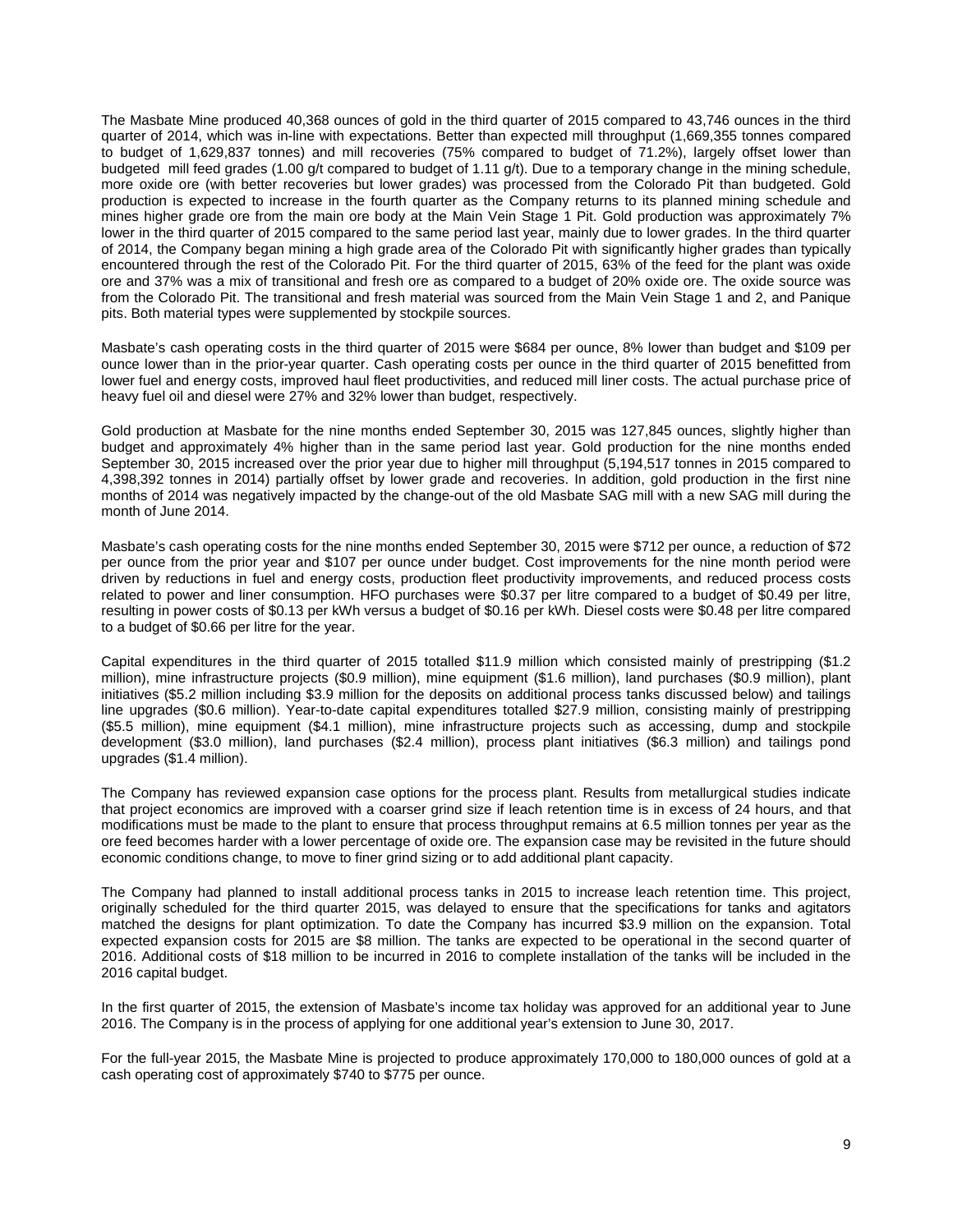## *La Libertad Mine - Nicaragua*

|                                               |         | Three months ended<br>September 30<br>(unaudited) |           | Nine months ended<br>September 30<br>(unaudited) |
|-----------------------------------------------|---------|---------------------------------------------------|-----------|--------------------------------------------------|
|                                               | 2015    | 2014                                              | 2015      | 2014                                             |
| Gold revenue (\$ in thousands)                | 32,690  | 46,196                                            | 101,928   | 148,795                                          |
| Gold sold (ounces)                            | 29,282  | 36,782                                            | 86,672    | 115,707                                          |
| Average realized gold price (\$/ ounce)       | 1,116   | 1,256                                             | 1,176     | 1,286                                            |
| Tonnes of ore milled                          | 581,597 | 547,876                                           | 1,723,410 | 1,643,460                                        |
| Grade (grams/tonne)                           | 1.78    | 2.20                                              | 1.62      | 2.28                                             |
| Recovery (%)                                  | 94.0    | 94.4                                              | 94.1      | 94.1                                             |
| Gold production (ounces)                      | 31,234  | 36,624                                            | 84,241    | 112,901                                          |
| Cash operating $costs^{(1)}$ (\$/ ounce gold) | 659     | 560                                               | 764       | 551                                              |
| Total cash $costs^{(1)}$ (\$/ ounce gold)     | 682     | 587                                               | 789       | 578                                              |
| Capital expenditures (\$ in thousands)        | 2,385   | 5,602                                             | 13,867    | 23,921                                           |
| Exploration (\$ in thousands)                 | 1,060   | 1,197                                             | 3,255     | 3,471                                            |

*(1) A cautionary note regarding non-IFRS measures is included in the section titled "Non-IFRS Measures."* 

In the third quarter of 2015, La Libertad Mine produced 31,234 ounces of gold, approximately 25% or 10,374 ounces below budget. Gold production in the current quarter continued to be affected by operating delays at the new higher grade Jabali Antenna Pit. As a result, head grades were lower than anticipated (1.78 g/t compared to budget of 2.44 g/t). The Jabali Antenna Pit which had been scheduled to commence production in June is now expected to be permitted late in the fourth quarter of 2015. Gold production in the third quarter of 2015 was also lower compared to 36,624 ounces produced in the third quarter of 2014, as the prior-year quarter had benefited from higher grade ore being processed from the Santa Maria Pit which is no longer active. The mill continues to operate well processing 581,597 tonnes (Q3 2014 – 547,876 tonnes) with gold recoveries averaging 94% (Q3 2014 – 94.4%). For the nine months ended September 30, 2015, La Libertad produced 84,241 ounces of gold compared to 112,901 ounces in the same period in 2014 and approximately 12% below budget.

La Libertad's cash operating costs in the third quarter of 2015 were \$659 per ounce, \$99 per ounce higher than in the third quarter 2014 due principally to lower gold production related to mine grade. Tonnes processed during the third quarter of 2015 were 6% higher than the third quarter of 2014, but the average grade was 19% lower, resulting in lower production and higher per ounce cash operating costs. Cash operating costs were \$134 per ounce higher than budget as a result of lower gold production which was grade related. For the nine months ended September 30, 2015, La Libertad's cash operating costs were \$764 per ounce, \$213 per ounce higher than the same period in 2014 and \$91 above budget. The increase over prior year actuals was driven by lower mine grades with the higher grade Crimea and Santa Maria pits having been mined out in 2014 and additional waste movement in 2015. The higher than budgeted per ounce cash operating costs was mainly grade related as La Libertad experienced delays in moving to new higher grade pit areas.

Capital expenditures in the third quarter of 2015 totalled \$2.4 million which consisted mainly of tailing storage facility design and construction (\$0.3 million), prestripping (\$0.4 million) and resettlement work (\$1.0 million). Year-to-date capital expenditures totalled \$13.9 million, consisting mainly of tailings storage facility design and construction (\$6.5 million), prestripping (\$1.9 million), mine projects and improvements (\$1.4 million), resettlement work (\$1.4 million), and process plant equipment and improvements (\$0.7 million).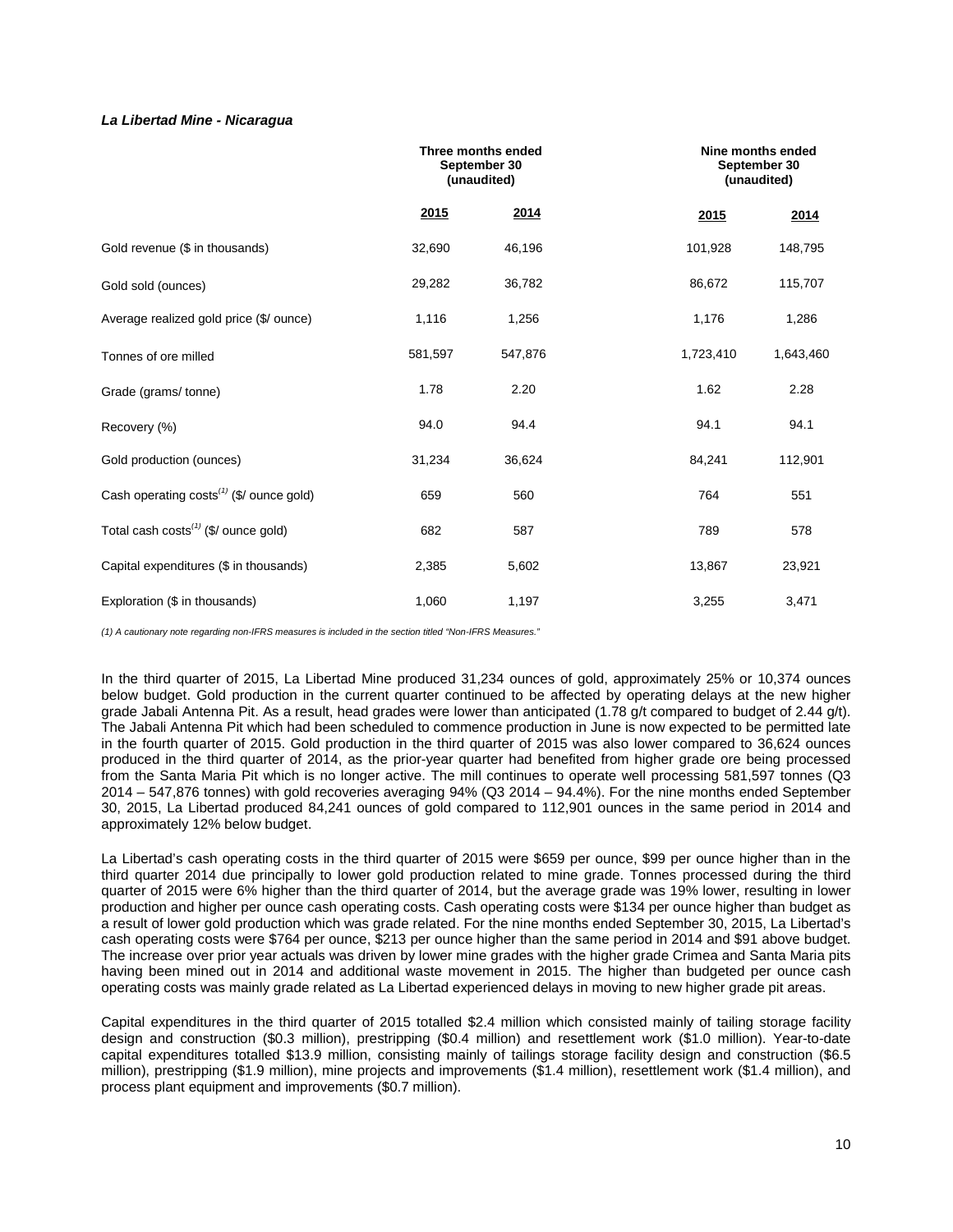In light of the operating delays at the new Jabali Antenna Pit, La Libertad is now projected to produce approximately 120,000 to 125,000 ounces of gold at a cash operating cost of approximately \$720 to \$740 per ounce for the full-year 2015 (the Company's previous full-year guidance range had been approximately 135,000 to 145,000 ounces of gold at a cash operating cost of \$605 to \$635 per ounce).

#### *Limon Mine – Nicaragua*

|                                         |             | Three months ended<br>September 30<br>(unaudited) | Nine months ended<br>September 30<br>(unaudited) |         |
|-----------------------------------------|-------------|---------------------------------------------------|--------------------------------------------------|---------|
|                                         | <u>2015</u> | <u>2014</u>                                       | 2015                                             | 2014    |
| Gold revenue (\$ in thousands)          | 14,322      | 12,311                                            | 50,109                                           | 50,062  |
| Gold sold (ounces)                      | 12,800      | 9,800                                             | 42,600                                           | 38,800  |
| Average realized gold price (\$/ ounce) | 1,119       | 1,256                                             | 1,176                                            | 1,290   |
| Tonnes of ore milled                    | 128,002     | 118,673                                           | 375,758                                          | 355,803 |
| Grade (grams/ tonne)                    | 3.75        | 2.82                                              | 3.81                                             | 3.77    |
| Recovery (%)                            | 94.1        | 91.1                                              | 94.2                                             | 91.1    |
| Gold production (ounces)                | 14,517      | 9,822                                             | 43,361                                           | 36,075  |
| Cash operating costs $(1)$ (\$/ ounce)  | 644         | 1,099                                             | 662                                              | 830     |
| Total cash $costs^{(1)}$ (\$/ ounce)    | 706         | 1,166                                             | 732                                              | 908     |
| Capital expenditures (\$ in thousands)  | 5,567       | 3,134                                             | 16,771                                           | 13,320  |
| Exploration (\$ in thousands)           | 727         | 1,291                                             | 2,665                                            | 3,431   |

*(1) A cautionary note regarding non-IFRS measures is included in the section titled "Non-IFRS Measures."*

The Limon Mine produced 14,517 ounces of gold in the third quarter of 2015, 18% above budget and 48% higher than in the same quarter last year. Gold production in the current quarter was better than expected as a planned mill maintenance shutdown was postponed until January 2016, resulting in an additional 13 operating days in September. In the prior-year quarter, gold production was negatively affected by installation delays for a dewatering system at Santa Pancha 1 which impeded access to higher grade zones. The installation was successfully completed in early November 2014 and access to the higher grade stopes at Santa Pancha 1 commenced in December 2014. The mill continued to operate well in the quarter processing 128,002 tonnes (Q3 2014 – 118,673 tonnes) with gold recoveries averaging 94.1% (Q3 2014 – 91.1%). The improved recoveries reflect ongoing improvements in downstream tank circuitry and cyclone improvements. The average gold grade processed was 3.75 g/t (Q3 2014 – 2.82 g/t). Year-to-date, the Limon Mine produced 43,361 ounces of gold compared to 36,075 ounces produced in the same period last year and to budget of 41,857 ounces.

Limon's cash operating costs in the third quarter of 2015 were \$644 per ounce, \$81 per ounce lower than budget and \$455 per ounce lower than in the prior-year quarter. Cash operating costs per ounce were lower than budget due to lower processing costs across a number of areas, including lower power costs and reduced consumable costs for leaching. Third quarter 2015 cash operating costs were lower than the prior-year quarter primarily due to higher gold production in the third quarter of 2015 as discussed above. Cash operating costs were \$662 per ounce for the nine months ended September 30, 2015, approximately \$71 per ounce below budget and \$168 lower than the same period in 2014.

Capital expenditures in the third quarter of 2015 totalled \$5.6 million which consisted mainly of tailings dam expansion (\$0.7 million), underground deferred development (\$1.5 million) and process plant equipment and SAG mill improvements (\$2.2 million). Year-to-date capital expenditures totalled \$16.8 million, consisting mainly of tailings dam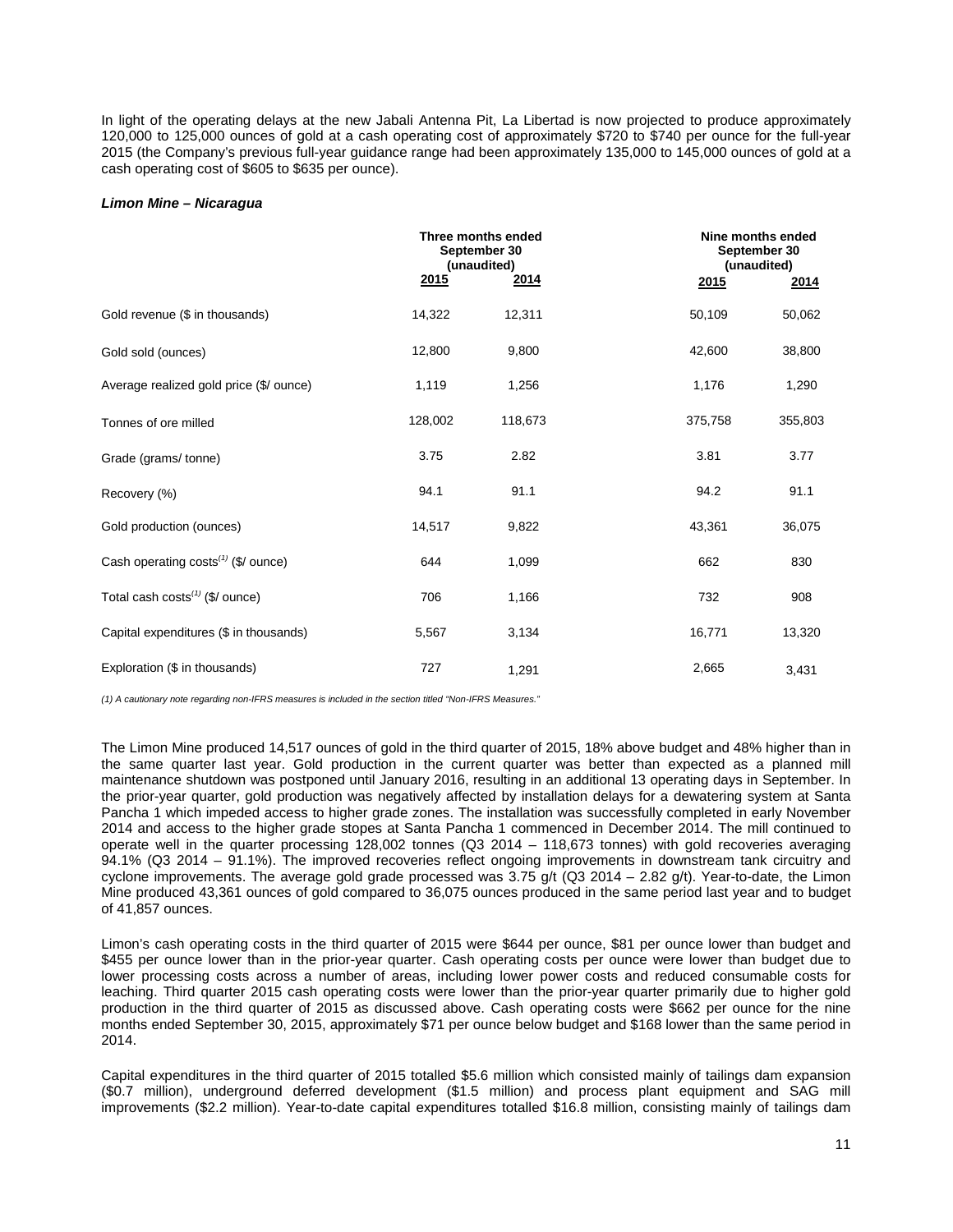expansion (\$6.1 million), underground deferred development (\$4.0 million) and process plant equipment and improvements (\$3.1 million).

From September 28, 2015 to October 18, 2015, access to the operation of the Limon Mine and process facility had been illegally blocked by a group of workers, community members, and other persons not affiliated with the Limon Mine. As a result, mining operations were temporarily halted. The illegal blockade commenced at the conclusion of a legal process instituted to dismiss three employees who were complicit in initiating prior illegal blockades.

On October 17, 2015, the Government of Nicaragua instructed the police to remove the illegal blockade, arrest those responsible for prior violent actions that left one police officer deceased and others injured, and establish civil order in the town of El Limon. The illegal blockade was successfully removed by the police and workers were able to return to work. On October 19, 2015, normal operations resumed at the mine.

On October 12, 2015, the Ministry of Environment and Nature Resources denied an environmental permit for the Pavon Project, citing environmental concerns. As the Company cannot now develop this project, the related costs of \$8.1 million have been recorded as an expense in the statement of operations.

The Limon Mine is on track to meet the lower end of its 2015 annual production guidance range of 55,000 to 65,000 ounces of gold and maintains its 2015 cost guidance of cash operating costs of \$680 to \$710 per ounce.

## *Fekola Project - Mali*

On June 11, 2015, the Company announced the results of an optimized Feasibility Study for the Fekola Project in Mali which indicated robust economics. Highlights of the optimized Feasibility Study (on a 100% basis) include:

- An open pit gold mine with an initial production life of mine ("LOM") of 12.5 years based on the probable mineral reserves;
- Average annual gold production for years one through seven of 350,000 ounces per year at a \$418 operating cash cost per ounce (based on low grade stockpiling in the early years of operation);
- Average annual LOM gold production of 276,000 ounces per year at an operating cash cost of \$552 per ounce;
- New open pit probable mineral reserves of 49.2 million tonnes at a grade of 2.35 g/t gold containing 3.72 million ounces of gold at a stripping ratio of 4.5:1;
- Average LOM gold recovery of 92.8% resulting in a total of 3.45 million ounces produced over the 12.5 year LOM;
- Estimated pre-production capital cost of \$395 million plus \$67 million of equipment financing. This does not include approximately \$37.9 million of early works (including access roads, construction aggregate stockpiling, airstrip construction and land clearing), completed by the end of June 2015;
- At an indicated gold price of \$1,300 per ounce (the base case gold price used in the Feasibility Study), cumulative LOM pre-tax net cash-flow of \$1.66 billion. At a gold price of \$1,200 and \$1,100 per ounce (the sensitivity analysis indicated), cumulative LOM pre-tax net cash flow of \$1.34 billion and \$1.02 billion, respectively; and,
- At an indicated gold price of \$1,300 per ounce (the base case gold price used in the Feasibility Study), a net present value (at a 5% discount rate) of \$1.01 billion and pre-tax internal rate of return of 35%. At a gold price of \$1,200 and \$1,100 per ounce (the sensitivity analysis indicated), a net present value (at a 5% discount rate) of \$0.80 billion and \$0.58 billion, respectively, and pre-tax internal rate of return of 30% and 25%, respectively.

For additional details regarding the Feasibility Study, please refer to the Company's press release dated June 11, 2015 or the technical report in respect of the Feasibility Study which was filed on July 24, 2015, each of which may be found under B2Gold's corporate profile on SEDAR at [www.sedar.com.](http://www.sedar.com/) 

Initial construction activities at Fekola began in February 2015 led by core team members of the Otjikoto construction team. Early works construction activities that were completed included:

- Construction of a new site access road (40 km from the tar road to site) complete with a bridge across a major waterway to allow for year round access;
- Construction of an on-site airstrip designed to allow personnel to fly directly in and out of the site (materially complete but waiting for final regulatory approvals);
- Construction of the camp pad and commencement of clearing within the mill footprint;
- Crushing of aggregate to produce sand and gravel to be used in the concrete batch plant;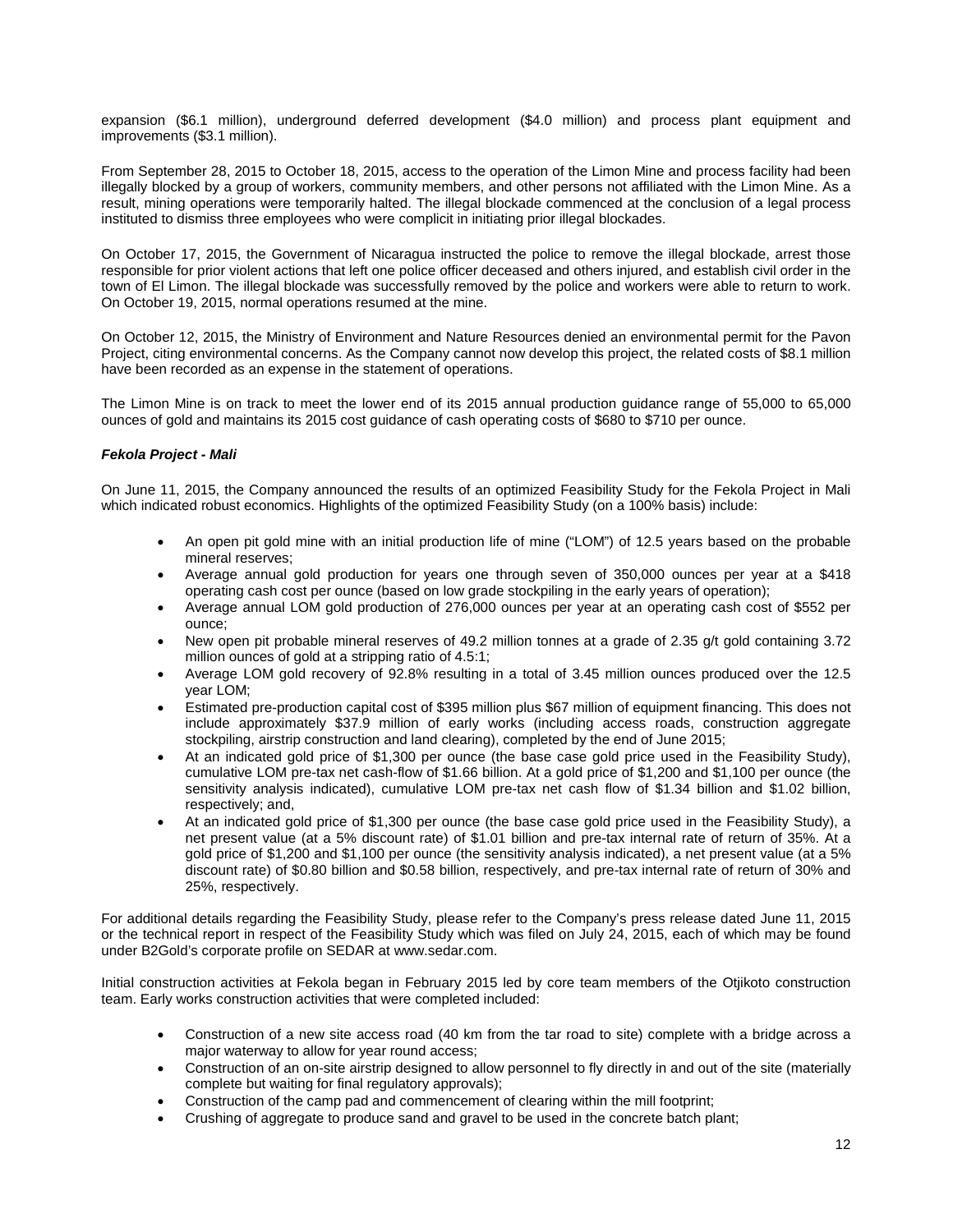- Construction of the concrete batch plant; and
- Development of the on-site geotechnical laboratory to be used for compaction and concrete testing.

All of these activities allowed the project to move forward and prepare for work after the rainy season which runs from late June through September. The site has been receiving a steady stream of materials for mine construction which commenced in the fourth quarter of 2015. Activities that are currently scheduled include:

- Commencing construction of the permanent camp;
- Commencing excavation of the mill area; and,
- Commencing clearing of the tailings basin.

Concurrently, with the activities on site, the B2Gold engineering team continues to work with Lycopodium Engineering in Australia to complete detailed design and procure long-lead items. To date, many of the major mill packages have been identified and purchase orders have been issued. This includes SAG and ball mills, thickeners, cyclones, crusher, and tanks.

The initial 2015 budget for Fekola was \$38 million for the early earthworks and \$4 million for the feasibility study costs. Upon completion of the feasibility study, the 2015 Fekola construction budget was increased by \$62 million from \$38 million to \$100 million, which is expected to cover the purchase of additional plant and equipment, order of long-lead items and ongoing site development. The \$62 million uplift is the 2015 portion of the total expected feasibility construction costs of \$395 million discussed above.

The 2015 exploration program in Mali will include 19,300 meters of drilling at Fekola and targets around Fekola. In addition, other properties included in the Papillon acquisition will also be evaluated. The total exploration budget for 2015 is \$5.6 million.

In January 2015, the Company purchased the remaining 10% interest in Songhoi Resources SARL ("Songhoi") owned by a Malian company. The purchase price consisted of \$21.2 million in cash and common shares and the grant of a 1.65% net smelter royalty ("NSR") on the Fekola Project after deducting costs for smelting, refining and government fees. The cash and common shares are payable in three tranches: (1) \$5.7 million cash and \$6 million common shares were paid/issued on closing (paid), (2) \$2 million cash and \$4 million payable in cash or common shares at the holder's option on the first anniversary of the agreement date (January 18, 2015) and (3) \$1.5 million cash and \$2 million payable in cash or common shares at the holder's option upon achievement of commercial production at the Fekola Project.

The Company is in the process of incorporating a wholly-owned subsidiary company in Mali (the "Exploitation Company"). In conjunction with the negotiation of a related shareholder's agreement, the mining license for the Fekola Project currently held in Songhoi will be transferred to this company and the Government of Mali will take a free carried 10% equity interest in the Exploitation Company. The Malian Mining Code also allows the Government of Mali to purchase (at market terms) an additional 10% interest in the Exploitation Company. The Government of Mali has expressed an interest in acquiring an additional 10% interest and negotiations are on-going. If the Government of Mali is successful, and as anticipated, the final ownership of the Exploitation Company will be 80% by the Company and 20% by the Government of Mali. The Company has also begun the process of negotiating a new Mining Convention with the Government of Mali which will govern the procedural and economic parameters pursuant to which the Company will operate the Fekola Project. Creation of the Exploitation Company and negotiation of the Mining Convention are expected to be completed in the fourth quarter of 2015.

In 2005 Papillon, which was subsequently acquired by the Company, entered into an exclusive joint agreement with a local Malian company whereby Papillon agreed to pay the local Malian company 1% of any dividend received from any joint exploitation company formed in Mali. On March 19, 2015, the Company and the local Malian company signed an agreement whereby the rights described above were terminated. As consideration for these rights, B2Gold shares were issued for a total value of \$4 million and a cash payment of \$4 million was made. The 1% dividend is equivalent to a noncontrolling interest as it would give the local Malian company a participation in the net assets of any joint exploitation company. As a result, the \$8 million consideration paid was recorded as a charge to retained deficit.

#### *Kiaka Project – Burkina Faso*

An environmental and social impact assessment ("ESIA") was completed and submitted to the regulatory agencies in February 2014 and a permitting study to advance the Kiaka Project to an exploitation licence was completed and submitted to the Ministry of Mines and Energy in Burkina Faso in March 2014. The two permitting applications were based on processing 6 million tonnes per annum of higher grade ore at the plant while the lower grade ore is stockpiled, and uses a smaller pit that resulted in an improved ore to waste ratio. The Company completed the public consultation process and other requirements and formal approval of the ESIA was granted on April 15, 2015. Final review of the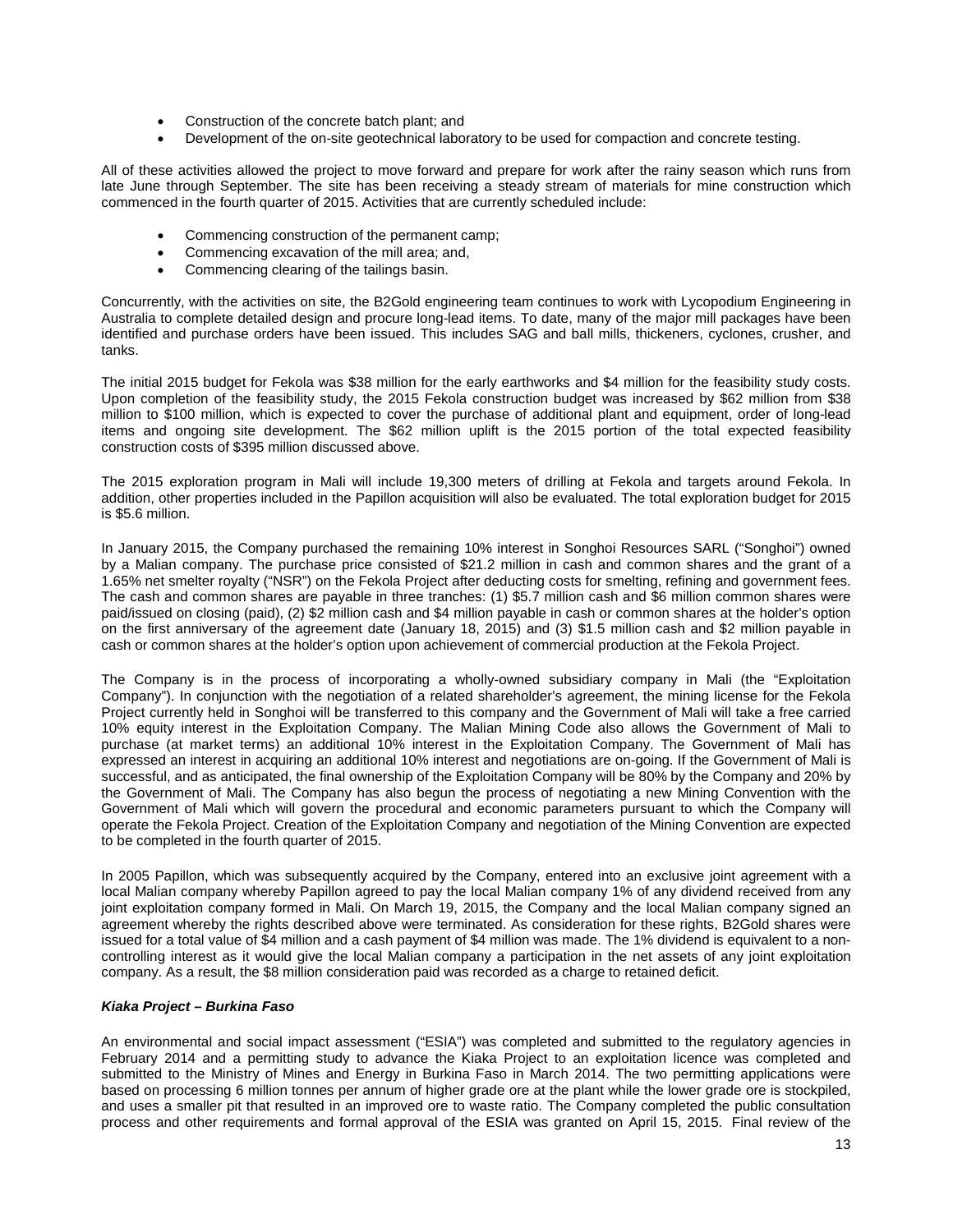mining license has been completed, and the Company is in the process of establishing a new exploitation company to receive the mining license when formally approved.

On July 15, 2015, the formal application for a mining license was submitted to the Ministry of Mines and Energy. Burkina Faso has adopted a new Mining Code which was approved on July 16, 2015. The impact that this new Mining Code will have on Kiaka is currently under review, and because it has not been formally published it has not become law.

Recent political unrest in Burkina Faso has been resolved. The transitional government has been returned to power and it is expected that elections will be held before year end.

A detailed metallurgical program has now been completed and this new information will become the basis for the feasibility update. The Company is currently evaluating its timeline for update of the feasibility study, based on current economic conditions.

## **LIQUIDITY AND CAPITAL RESOURCES**

As at September 30, 2015 the Company had cash and cash equivalents of \$86.8 million compared to cash and cash equivalents of \$132.6 million at December 31, 2014. Working capital at September 30, 2015 was \$111.8 million compared to working capital of \$175.0 million at December 31, 2014.

Cash flow from operating activities was \$33.9 million (\$0.04 per share) in the third quarter of 2015 compared to \$33.7 million (\$0.05 per share) in the third quarter of 2014. Cash flow from operating activities during the three months ended September 30, 2015 reflected higher sales volume compared to the same period in 2014 primarily as result of the inclusion of a full quarter's sales for the Otjikoto Mine in 2015 (sales of 37,899 ounces). The benefit of the higher sales volumes was offset by lower average gold prices, and a \$14.3 million working capital decrease mainly resulting from a reduction in value-added tax receipts and lower accounts payable balances. As a result, operating cashflows for the quarter were comparable to the prior year. Cash flow from operating activities was \$126.9 million (\$0.14 per share) during the nine months ended September 30, 2015 compared to \$76.2 million (\$0.11 per share) in the comparable period of 2014. The increase in operating cashflows is mainly the result of increases of gold sales following the commencement of commercial production at Otjikoto on March 1, 2015, positive working capital changes of \$23.9 million and a reduction in VAT costs of \$7.3 million. The main changes in working capital related to inventories and accounts payable. The nine months ended September 30, 2015 benefitted from the drawdown of the ore stockpile at the Masbate Mine in the amount of \$6.9 million and a reduction of gold bullion inventory of \$9.4 million. These positive operating cashflow variances were partially offset by lower realized gold prices (11%) in the period.

On May 20, 2015, the Company signed a credit agreement with a syndicate of international banks for a New RCF for an aggregate amount of \$350 million. The New RCF also allows for an accordion feature whereby, upon receipt of additional binding commitments, the facility may be increased to \$450 million any time prior to the maturity date.

The term for the New RCF is four years, maturing on May 20, 2019, except that it shall become due on July 1, 2018 in the event that the Company's convertible notes, initially due on October 1, 2018, remain outstanding or the maturity date of the convertible notes has not been extended to at least 90 days after May 20, 2019. The New RCF will bear interest on a sliding scale of between Libor plus 2.25% to 3.25% based on the Company's consolidated net leverage ratio. Commitment fees for the undrawn portion of the facility will also be on a similar sliding scale basis of between 0.5% and 0.925%.

The Company has provided security on the New RCF in the form of a general security agreement from the Company granting a security interest over the Company's assets and pledges creating a charge over the shares of certain of the Company's direct and indirect subsidiaries. In connection with the New RCF, the Company must also maintain certain net tangible worth and ratios for leverage and interest coverage. As at September 30, 2015, the Company was in compliance with these debt covenants.

On June 11, 2015, the Company drew down \$150 million under the New RCF. The amount drawn was used to repay the cumulative amount drawn under the Old RCF. During the three months ended September 30, 2015, the Company drew down an additional \$25 million under the New RCF leaving an undrawn balance of \$175 million at September 30, 2015.

Transaction costs relating to the New RCF totalled \$6.1 million and are being recognized over the term of the facility using the effective interest rate method. The principal amount owing under the New RCF has been presented on the balance sheet net of the unamortized balance of transaction costs.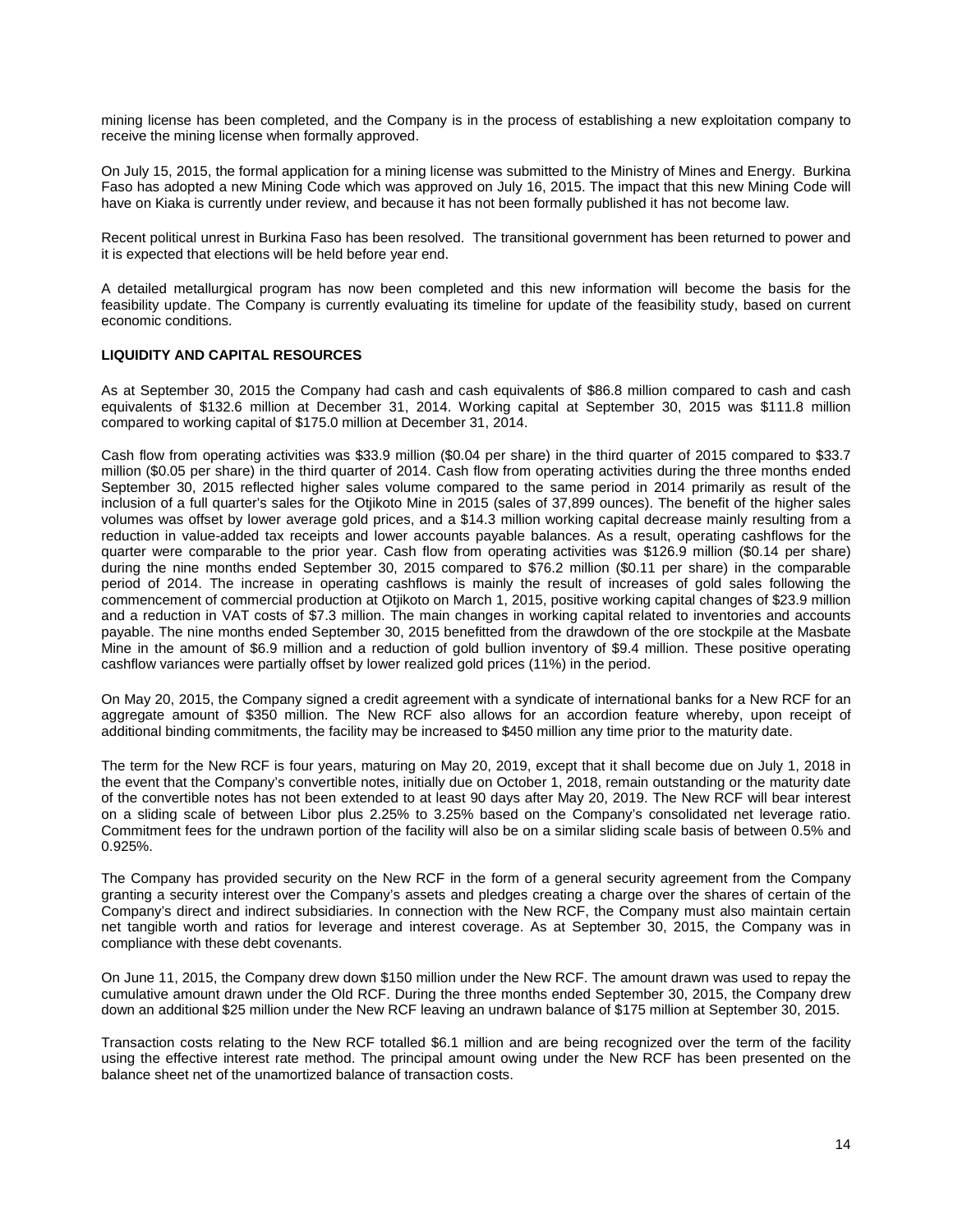For the three and nine months ended September 30, 2015, resource property expenditures totalled \$77.9 million and \$194.6 million, respectively with the most significant components being the Fekola Project with expenditures of \$39.4 million and \$77.3 million, respectively and the Otjikoto Mine with net capital expenditures of \$8.3 million and \$27.8 million, respectively. The Otjikoto Mine's net capital expenditures included a pre-production revenue offset of \$23.1 million. Commercial production was achieved ahead of schedule on February 28, 2015. The Otjikoto Mine development expenditures included payments for the nine months ended September 30, 2015 totalling \$14.4 million for capital costs incurred and liabilities recorded in 2014.

As at September 30, 2015, the Company had the following commitments, in addition to those disclosed elsewhere in the MD&A:

• Payments of \$53.4 million for Fekola project equipment and development costs to be incurred within the next 12 months.

In light of the continuing downturn in the spot price of gold, the Company continues to take cost control initiatives including, but are not limited to, preparation of alternate mine plans and sequencing using lower gold prices and higher cut-off grades, scale back of non-core development activity, rationalization of the Company's cost base and tax structure and reduction in capital, exploration and general and administrative costs. Over the past couple of years, the Company has already taken steps to streamline its operations and will continue to do so. The core activities of the Company remain its current mining operations and the construction of its Fekola Project. The Company's objectives looking forward are to continue to optimize current mining operations and maintain a strong balance sheet and flexible financing arrangements, including the New RCF, to enable the Company to complete construction of Fekola and maintain the Company's impressive production growth profile. In addition, the Company will continue exploration programs focused primarily on brownfields exploration on the Company's existing projects.

## *Derivative financial instruments*

The Company has a series of "zero-cost put/ call" collar contracts for gold with settlements scheduled between October 1, 2015 and December 31, 2018 with an average floor price of \$1,000 per ounce and an average ceiling price of \$1,721 per ounce. These derivative instruments were not designated as hedges by the Company and are recorded at their fair value at the end of each reporting period with changes in fair value recorded in the statement of operations. Adjustments to the market value are included in the statement of operations.

As at September 30, 2015, the Company's gold collars had an estimated fair value of \$0.8 million. The following is a summary, by maturity dates, of the Company's gold collar contracts outstanding as at September 30, 2015:

|                                                                                                             |   | 2015           | 2016                  |   | 2017            | 2018                 | <b>Total</b>    |  |
|-------------------------------------------------------------------------------------------------------------|---|----------------|-----------------------|---|-----------------|----------------------|-----------------|--|
| Gold zero-cost collars:<br>Floor amount (ounces)<br>$\blacksquare$<br>Average floor price<br>$\blacksquare$ |   | 2.550<br>1.000 | \$<br>10.200<br>1.000 |   | 10.200<br>1.000 | \$<br>1.400<br>1.000 | 24.350<br>1,000 |  |
| Ceiling amount (ounces)<br>۰<br>Average ceiling price<br>$\blacksquare$                                     | S | 4.575<br>1.721 | \$<br>18.300<br>1.721 | S | 18.300<br>1.721 | \$<br>2.100<br>1.700 | 43.275<br>1,720 |  |

In the fourth quarter of 2014 and the third quarter of 2015, the Company entered into a series of forward contracts for the purchase of fuel oil, gas oil and diesel with settlements scheduled up to January 2018. These derivative instruments were not designated as hedges by the Company and are being recorded at their fair value at the end of each reporting period with changes in fair value recorded in the statement of operations. Adjustments to the market value are included in the statement of operations.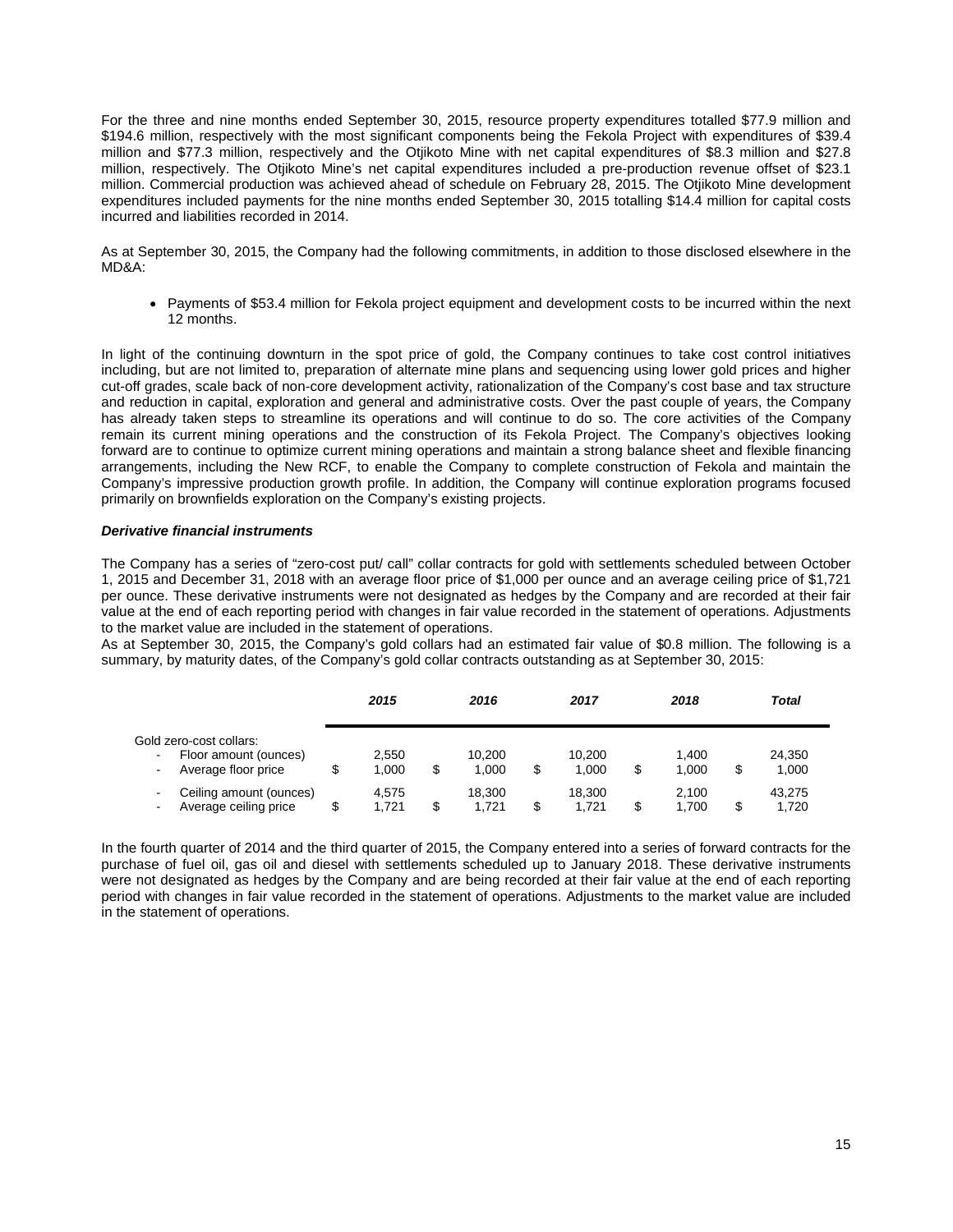As at September 30, 2015, the Company's fuel forwards have an estimated fair value of \$(4.2) million. At September 30, 2015, the Company had the following fuel forwards outstanding:

|                                                                   | 2015                | 2016                 | 2017                |    | 2018        |    | <b>Total</b>   |
|-------------------------------------------------------------------|---------------------|----------------------|---------------------|----|-------------|----|----------------|
| Forward - fuel oil:<br>Litres (thousands)<br>Average strike price | \$<br>5,010<br>0.40 | \$<br>17,570<br>0.35 | \$<br>6,277<br>0.32 | \$ | 439<br>0.31 | \$ | 29,296<br>0.35 |
| Forward – gas oil:<br>Litres (thousands)<br>Average strike price  | \$<br>2,190<br>0.54 | \$<br>9,108<br>0.49  | \$<br>3,840<br>0.45 | \$ | 280<br>0.44 | S  | 15,418<br>0.49 |
| Forward - diesel:<br>Litres (thousand)<br>Average strike price    | \$<br>2.142<br>0.50 | \$<br>4.403<br>0.53  | \$<br>335<br>0.53   | S  | ۰           | \$ | 6,880<br>0.52  |

#### *Gold commitments and gold forwards*

Under the terms of the Old RCF, the Company was required to maintain gold forward contracts, within certain parameters, over the term of the facility in order to manage the risk of volatility in the Company's future operating income and reduce risk in respect of debt service obligations. These contracts were excluded from the scope of IAS 39 and were accounted for as executory contracts because they were entered into and continued to be held for the purpose of delivery in accordance with the Company's expected production schedule. No fair value gains and losses on these commodity contracts were recorded in the financial statements.

As at September 30, 2015, the following gold forward contracts with respect to the Otjikoto Project were outstanding and continue to be accounted for as executory contracts (by maturity dates):

|                                     | 2015   | 2016   | 2017   | 2018   | <b>Total</b> |
|-------------------------------------|--------|--------|--------|--------|--------------|
| Gold forward contracts:<br>- Ounces | 2,250  | 9.000  | 9,000  | 7.500  | 27,750       |
| - Average price per ounce (rand)    | 16,020 | 16,020 | 16,020 | 16,020 | 16,020       |

On June 11, 2015, in connection with the termination the Old RCF, the Company novated certain executory contracts required under the Old RCF to the counterparties of the New RCF. The novated contracts were repriced to include a \$2.5 million finance charge which has been included in interest and financing expense on the statement of operations.

As a result of the repricing, these contracts are no longer excluded from the scope of IAS 39. These derivative instruments were not designated as hedges by the Company and are recorded at their fair value at the end of each reporting period with changes in fair value recorded in the statement of operations. The Company recognised the full \$14.0 million fair value of the new contracts as a liability on the date of novation. Of this, \$11.5 million relating to the fair value of the old contracts at the time of novation was treated as an unrealized loss on derivative instruments and \$2.5 million, relating to the cost of the novation, was treated as a financing charge. Following initial recognition of the contracts, at September 30, 2015, a further unrealized loss on derivative instruments of \$2.5 million was recorded in the statement of operations relating to these contracts.

In connection with the termination of the Old RCF, the Company also settled contracts for the sale of 29,900 ounces at an average exercise price of 15,895 rand per ounce for \$1.6 million. This has been recorded as part of realized losses on derivative instruments in the statement of operations.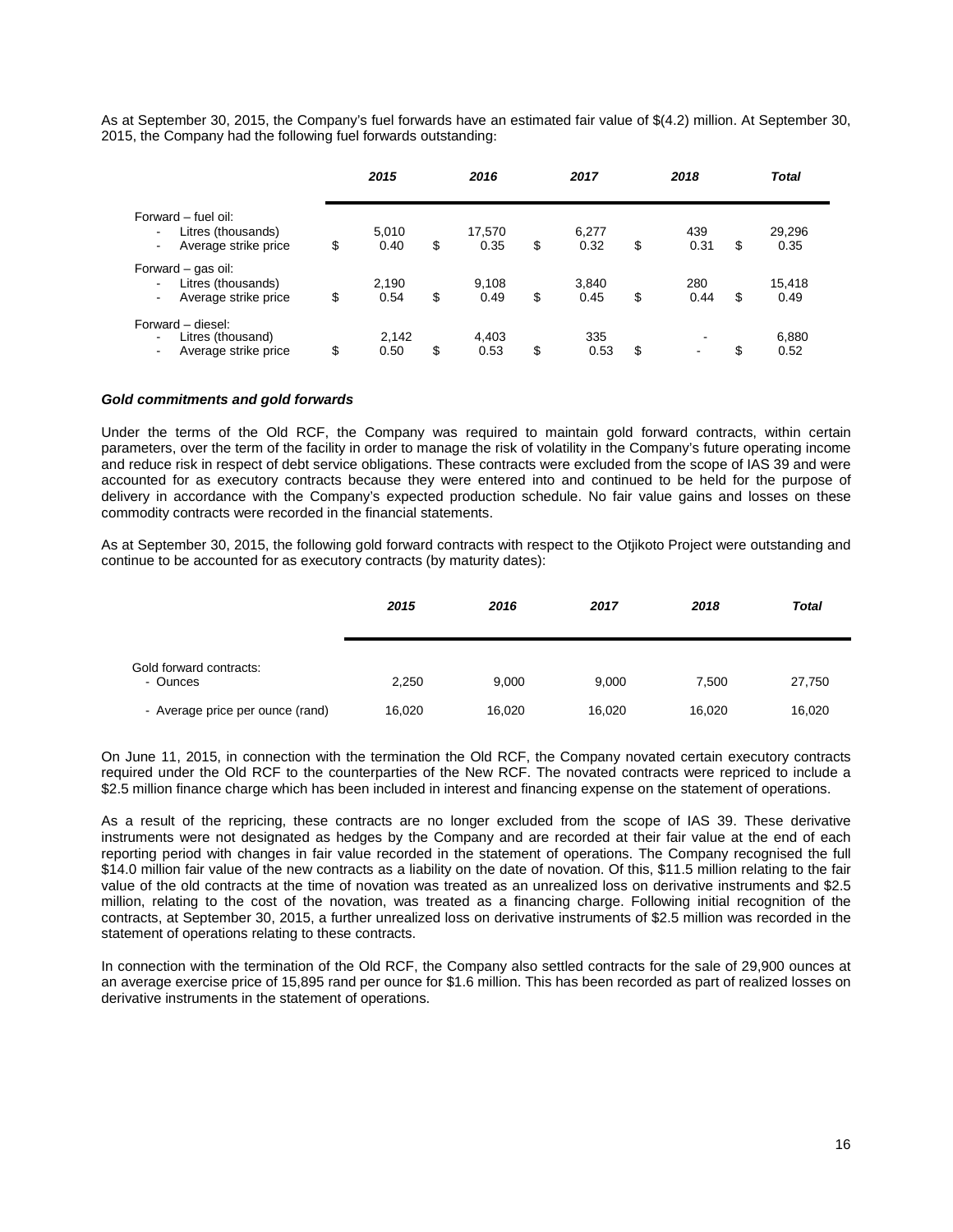As at September 30, 2015, the following gold forward contracts which are recorded at fair value through the statement of operations with respect to the Otjikoto Mine were outstanding (by maturity dates):

|                                     | 2015   | 2016   | 2017   | 2018   | <b>Total</b> |
|-------------------------------------|--------|--------|--------|--------|--------------|
| Gold forward contracts:<br>- Ounces | 6.249  | 33,186 | 35,916 | 35,916 | 111,267      |
| - Average price per ounce (rand)    | 14,819 | 15,002 | 15,044 | 15.044 | 15,019       |

The unrealized fair value of these contracts at September 30, 2015 was \$(16.9) million.

#### *Operating activities*

Cash flow from operating activities was \$33.9 million (\$0.04 per share) in the third quarter of 2015 compared to \$33.7 million (\$0.05 per share) in the third quarter of 2014. Cash flow from operating activities during the three months ended September 30, 2015 compared to the same period in 2014 is the result of higher sales volume in the third quarter of 2015, with the inclusion of a full quarter of mining activities from the low cost Otjikoto Mine. The higher sales volume was partially offset by lower realized gold prices in the third quarter of 2015.

Cash flow from operating activities was \$126.9 million (\$0.14 per share) during the nine months ended September 30, 2015 compared to \$76.2 million (\$0.11 per share) in the comparable period of 2014. The increase in operating cashflows is the result of positive cashflow increases from commencement of commercial production at Otjikoto, positive working capital changes of \$23.9 million and a reduction in VAT costs of \$7.3 million. The main changes in working capital related to inventories and accounts payable. The nine months ended September 30, 2015 benefitted from the drawdown of the ore stockpile at the Masbate Mine in the amount of \$6.9 million and a reduction of gold bullion inventory of \$9.4 million. Cash flow from operating activities was also positively impacted by a higher sales volume partially offset by lower realized gold prices.

## *Financing activities*

The Company's net cash from financing activities for the three and nine months ended September 30, 2015 was \$22.3 million and \$33.9 million, respectively.

The Company made the following facility drawdowns, net of transaction costs during the three months ended September 30, 2015: New RCF - \$25.0 million. During the same period, the Company repaid the following facilities: Otjikoto equipment loan facility - \$1.7 million.

The Company made the following facility drawdowns, net of transaction costs during the nine months ended September 30, 2015: Old RCF - \$25 million, New RCF - \$168.7 million and Otjikoto equipment loan facility - \$3.9 million. During the same period, the Company repaid the following facilities: Old RCF - \$150 million and Otjikoto equipment loan facility - \$5.1 million.

During the three and nine months ended September 30, 2015, the Company made interest and commitment fee payments of \$1.5 million and \$8.7 million, respectively.

#### *Investing activities*

During the three months ended September 30, 2015, capital expenditures on sustaining capital, pre-stripping and development at the Masbate Mine (see "Masbate Mine" section) totalled \$11.9 million (Q3 2014 - \$6.6 million), the Libertad Mine (see "La Libertad Mine" section) totalled \$2.4 million (Q3 2014 - \$5.6 million), and the Limon Mine (see "Limon Mine" section) totalled \$5.6 million (Q3 2014 - \$3.1 million). The Otjikoto Mine capital expenditures were \$8.3 million (Q3 2014 - \$36.3 million). Capital expenditures at the Fekola Project for the third quarter of 2015 were \$39.4 million and related to mine development activities.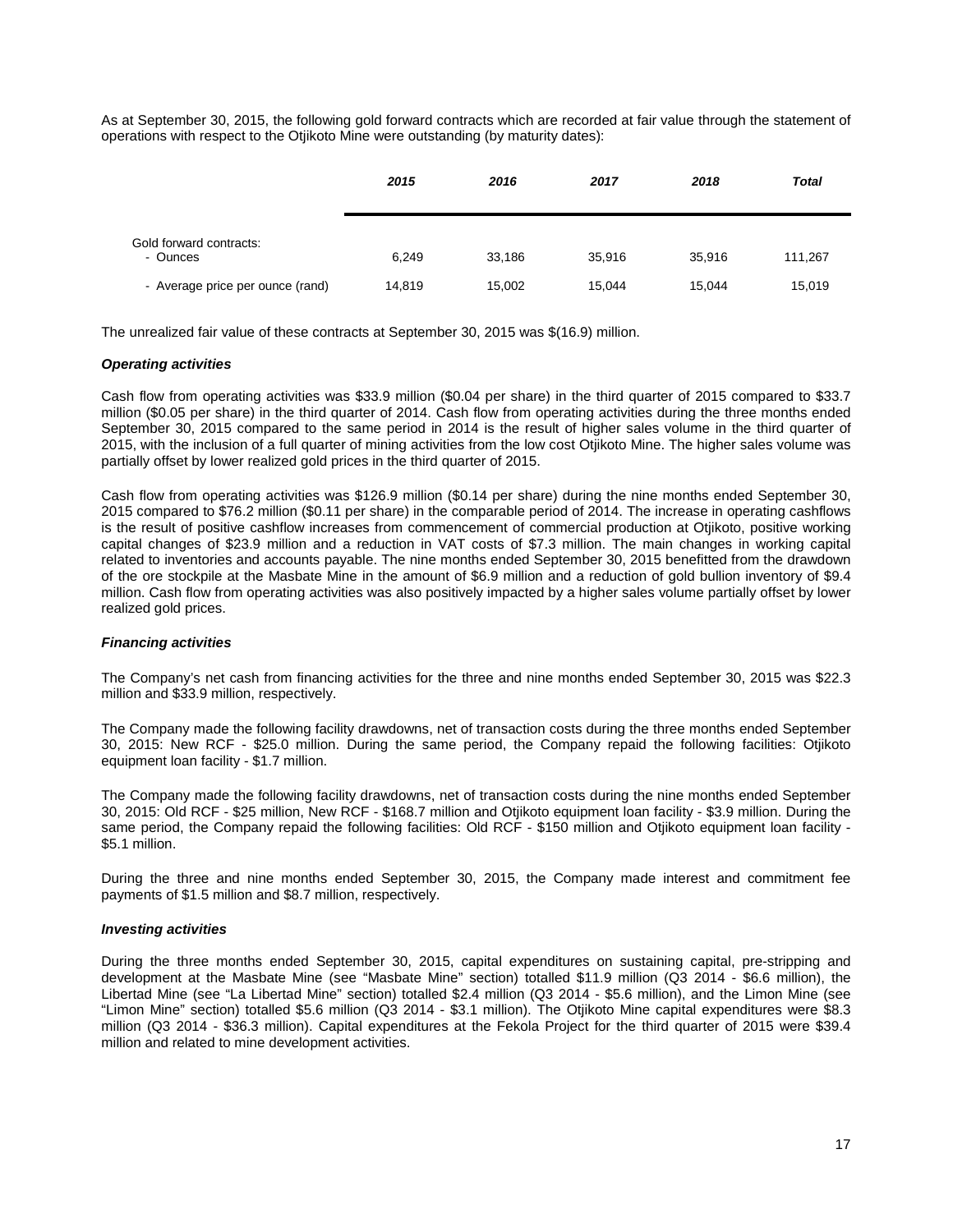#### *Exploration*

Resource property expenditures on exploration are disclosed in the table below.

|                                     | Three months ended<br>September 30<br>(unaudited) |                       | Nine months ended<br>September 30<br>(unaudited) |                              |
|-------------------------------------|---------------------------------------------------|-----------------------|--------------------------------------------------|------------------------------|
|                                     | 2015<br>S,<br>(000's)                             | 2014<br>\$<br>(000's) | 2015<br>\$<br>(000's)                            | <u>2014</u><br>\$<br>(000's) |
| Otjikoto, exploration               | 1,271                                             | 1,594                 | 3,239                                            | 4,354                        |
| Masbate, exploration                | 1,024                                             | 719                   | 3,406                                            | 3,154                        |
| Libertad Mine, exploration          | 1.060                                             | 1,197                 | 3,255                                            | 3,471                        |
| Limon Mine, exploration             | 727                                               | 1,291                 | 2,665                                            | 3,431                        |
| Pavon                               | 1,144                                             | 565                   | 1,828                                            | 2,300                        |
| Kiaka, exploration                  | 503                                               | 2,127                 | 2,713                                            | 5,684                        |
| Calibre joint operation (Primavera) | 263                                               | 397                   | 829                                              | 905                          |
| Other                               | 2,833                                             | 447                   | 4,589                                            | 1,491                        |
|                                     | 8,825                                             | 8,337                 | 22,524                                           | 24,790                       |

#### *Masbate Mine*

The Masbate exploration budget for 2015 is approximately \$5.4 million including 13,100 meters of drilling. The program is now focused in the Pajo area. B2Gold's geological team believes there is good potential to increase the Masbate resources with additional exploration drilling.

#### *La Libertad Mine*

La Libertad exploration budget for 2015 is approximately \$5 million for a total of 13,100 metres of planned diamond drilling. The program comprises largely brownfields (near mine) drilling, including Jabali Antenna East infill drilling, Mojon underground potential and other targets to be developed. Regionally, the Libertad exploration program continues to generate targets within the mineral claim area. B2Gold's exploration team believe there is some potential to extend the mine life at Libertad with underground and small open pit targets.

#### *Limon Mine*

The Limon exploration budget for 2015 is approximately \$4.2 million for a total of 9,400 metres of planned diamond drilling. The program largely comprises brownfields (near mine) drilling, including #8 shaft infill drilling, Veta Nueva area underground resource drilling and some blue-sky potential to the west of the property. Regionally, the exploration teams continue to follow up on extensions to the main vein systems and open pit potential up-dip of previously mined vein targets. Based on results to date, B2Gold's exploration team believes there is potential to further increase the current mine life of the Limon Mine.

#### *Otjikoto*

On January 20, 2015, the Company announced a significantly higher inferred mineral resource estimate for the Wolfshag zone gold deposit. The updated inferred mineral resource for Wolfshag contains 675,000 ounces of gold grading 8.14 g/t, significantly higher than the previous resource grades of 3.2 g/t gold. A conceptual mining study, incorporating the highgrade Wolfshag zone as well as the new geologic model for the Otjikoto Pit, is scheduled to be delivered in the fourth quarter of 2015. This mining study will determine the optimal point to transition from open pit to underground mining at Wolfshag.

The 2015 exploration program around Otjikoto will include 18,700 meters in drilling to further test and infill the down plunge extension of the Wolfshag resource and to commence testing of the down plunge higher grade shoots at Otjikoto. The total exploration budget for 2015 is \$5.7 million.

#### **CRITICAL ACCOUNTING ESTIMATES**

Full disclosure of the Company's accounting policies and significant accounting judgments and estimation uncertainties in accordance with IFRS can be found in Note 5 of its audited consolidated financial statements as at December 31,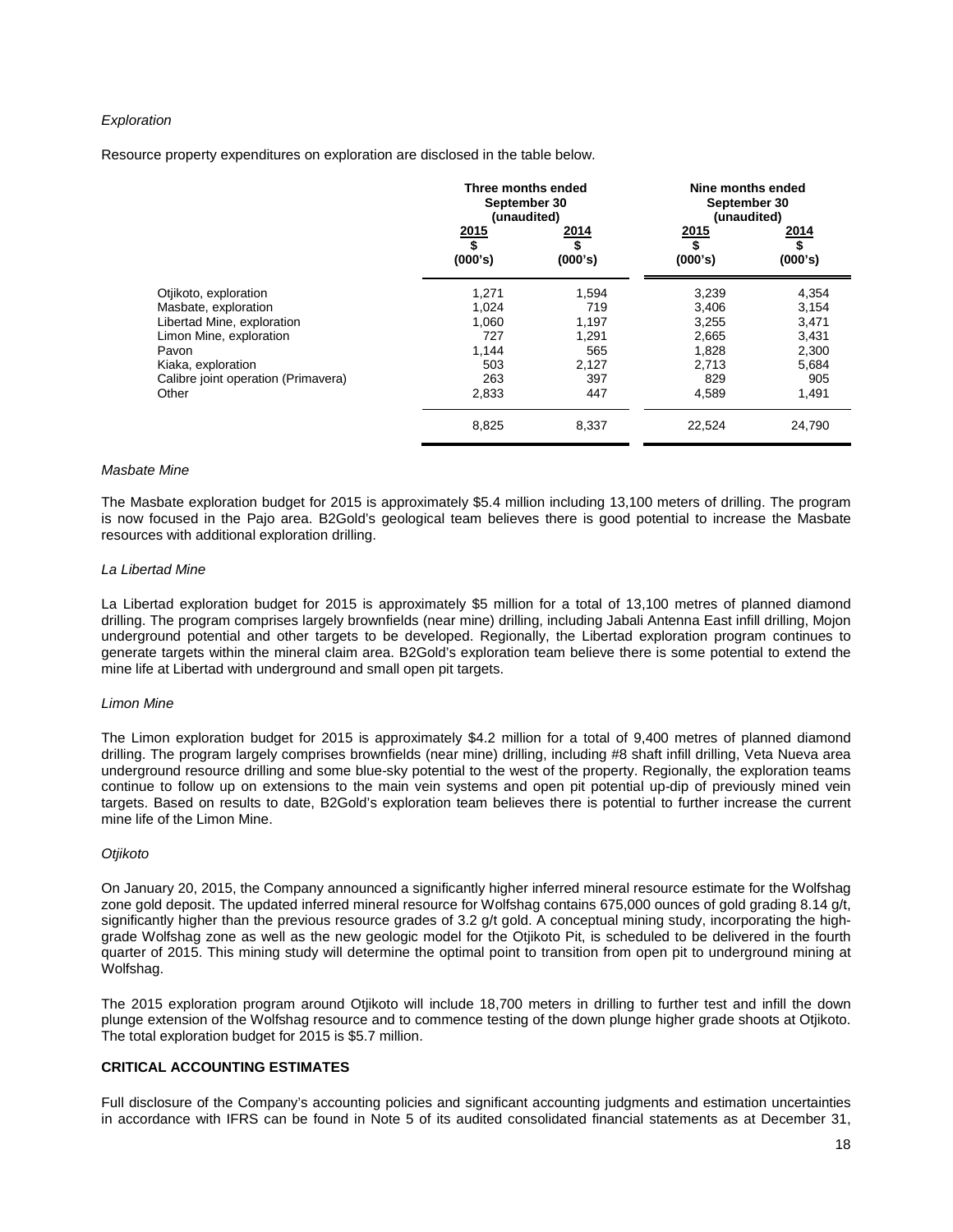2014. Management considers the following estimates to be the most critical in understanding the judgments involved in preparing the Company's interim consolidated financial statements and the uncertainties that could impact its results of operations, financial condition and cash flows:

- Ore reserve and resource estimates;
- Impairment of long-lived assets;
- Uncertain tax positions.

# *Ore reserve and resource estimates*

Ore reserves are estimates of the amount of ore that can be economically and legally extracted from the Company's mining properties. The Company estimates its ore reserves and mineral resources based on information compiled by appropriately qualified persons relating to the geological data on the size, depth and shape of the ore body, and requires complex geological judgments to interpret the data. The estimation of recoverable reserves is based upon factors such as estimates of foreign exchange rates, commodity prices, future capital requirements, metallurgical recoveries, and production costs along with geological assumptions and judgments made in estimating the size, and grade of the ore body. Changes in the reserve or resource estimates may impact the carrying value of mining interests, mine restoration provisions, recognition of deferred tax assets, and depreciation and amortization charges.

## *Impairment of long-lived assets*

Long-lived assets are tested for impairment if there is an indicator of impairment. Calculating the estimated recoverable amount of cash generating units ("CGU") for long-lived asset impairment tests requires management to make estimates and assumptions with respect to future production levels, mill recoveries, operating and capital costs in its life-of-mine plans, future metal prices, foreign exchange rates, and discount rates. Changes in any of the assumptions or estimates used in determining the recoverable amount could impact the impairment analysis. Such changes could be material.

During the nine months ended September 30, 2015, the market spot prices for gold declined; however, long term forecasted price did not differ significantly from the levels used in the most recent annual impairment tests. Management has concluded there are no impairment indicators at September 30, 2015. However, if the gold price continues to decline for an extended period of time, the Company may reassess its long-term gold price assumption. A decrease in the forecasted long-term gold price assumption would be an indicator of potential impairment for the Company's long-lived assets.

## *Uncertain tax positions*

The Company is periodically subject to income tax audits at its operating mine locations. During the three and nine months ended September 30, 2015, the Company settled some of the assessments resulting in a reduction in the provision and an associated income tax recovery of \$2 million. At September 30, 2015, the Company has a provision totalling \$4.0 million outstanding (December 31, 2014 - \$6 million) representing its best estimate of the outcome of current assessments. The Company is appealing the assessments received and the final outcome of such appeals are not determinable at this time. The provisions made to date may be subject to change and such change may be material.

## **RISKS AND UNCERTAINTIES**

The exploration and development of natural resources are highly speculative in nature and are subject to significant risks. For details of these risks, please refer to the risk factors set forth in the Company's AIF which could materially affect the Company's future operating results and could cause actual events to differ materially from those described in forward-looking statements relating to the Company. Additional risks and uncertainties not presently known to the Company or that the Company currently considers immaterial may also impair the business, operations and future prospects of the Company. If any of the risks actually occur, the business of the Company may be harmed and its financial condition and results of operations may suffer significantly.

## **INTERNAL CONTROL OVER FINANCIAL REPORTING**

The Company's management, with the participation of the Company's Chief Executive Officer and Chief Financial Officer are responsible for establishing and maintaining adequate internal control over financial reporting. The Company's internal control over financial reporting is a process designed to provide reasonable assurance regarding the reliability of financial reporting and the preparation of financial statements for external purposes in accordance with IFRS. Any system of internal control over financial reporting, no matter how well designed, has inherent limitations. As a result, even those systems determined to be effective can only provide reasonable assurance regarding the preparation of financial statements.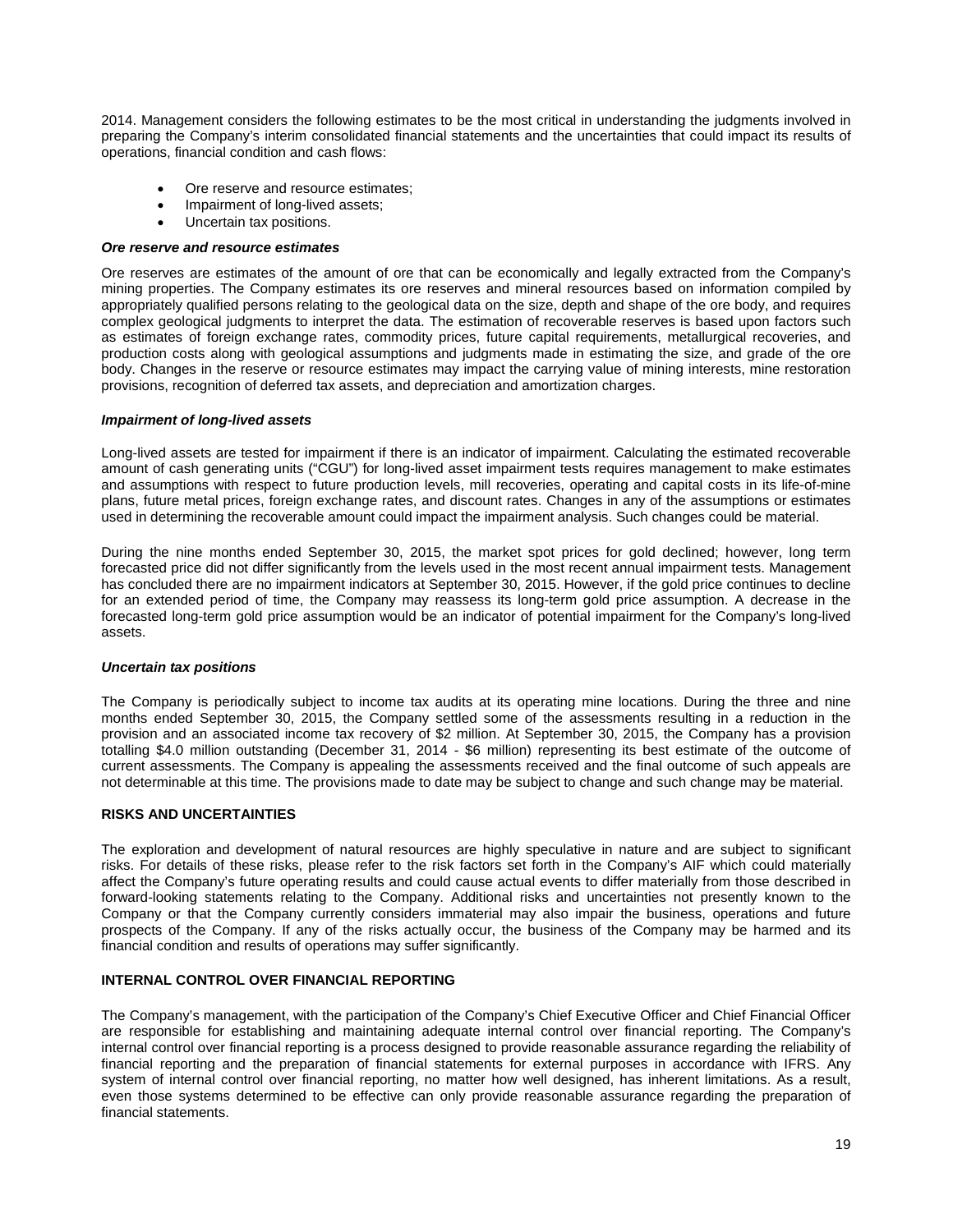The Company's management has determined that there has been no change in the Company's internal control over financial reporting during the three months ended September 30, 2015, that has materially affected, or is reasonably likely to materially affect, the Company's internal control over financial reporting.

# **NON-IFRS MEASURES**

#### *Cash operating costs per gold ounce and total cash costs per gold ounce*

''Cash operating costs per gold ounce'' and "total cash costs per gold ounce" are common financial performance measures in the gold mining industry but with no standard meaning under IFRS. Management believes that, in addition to conventional measures prepared in accordance with IFRS, certain investors use this information to evaluate our performance and ability to generate cash flow. Accordingly, it is intended to provide additional information and should not be considered in isolation or as a substitute for measures of performance prepared in accordance with IFRS. The measure, along with sales, is considered to be a key indicator of a Company's ability to generate earnings and cash flow from its mining operations.

Cash cost figures are calculated in accordance with a standard developed by The Gold Institute, which was a worldwide association of suppliers of gold and gold products and included leading North American gold producers. The Gold Institute ceased operations in 2002, but the standard is the accepted standard of reporting cash cost of production in North America. Adoption of the standard is voluntary and the cost measures presented may not be comparable to other similarly titled measures of other companies. Other companies may calculate these measures differently. Cash operating costs and total cash costs per ounce are derived from amounts included in the statement of operations and include mine site operating costs such as mining, processing, smelting, refining, transportation costs, royalties and production taxes, less silver by-product credits. The table below shows a reconciliation of cash operating costs per ounce and total cash costs per ounce to production costs:

|                                                                         | Three months ended<br>September 30<br>(unaudited)  |                        | Nine months ended<br>September 30<br>(unaudited)   |                               |
|-------------------------------------------------------------------------|----------------------------------------------------|------------------------|----------------------------------------------------|-------------------------------|
|                                                                         | <u> 2015</u><br>$\overline{\mathbf{S}}$<br>(000's) | 2014<br>\$.<br>(000's) | <u> 2015</u><br>$\overline{\mathbf{r}}$<br>(000's) | <u> 2014</u><br>\$<br>(000's) |
| Production costs per consolidated financial<br>statements               | 75,250                                             | 66,311                 | 229,169                                            | 194,545                       |
| Inventory sales adjustment                                              | (2,648)                                            | (315)                  | (6, 174)                                           | (5,765)                       |
| <b>Cash operating costs</b>                                             | 72,602                                             | 65,996                 | 222,995                                            | 188,780                       |
| Royalties and production taxes per<br>consolidated financial statements | 5,347                                              | 3,671                  | 16,103                                             | 11,957                        |
| Total cash costs                                                        | 77,949                                             | 69,667                 | 239,098                                            | 200,737                       |
| Gold production (in ounces)                                             | 124,371                                            | 90,192                 | 342,981                                            | 272,199                       |
| Cash operating costs per ounce of gold<br>production (\$/ounce)         | 584                                                | 732                    | 650                                                | 694                           |
| Total cash costs per ounce of gold<br>production (\$/ounce)             | 627                                                | 772                    | 697                                                | 737                           |

## *All-in Sustaining Costs per Gold Ounce*

In June 2013, the World Gold Council, a non-regulatory association of the world's leading gold mining companies established to promote the use of gold to industry, consumers and investors, provided guidance for the calculation of the measure "All-in sustaining costs per gold ounce", which has no standard meaning under IFRS. These standards became effective January 1, 2014. Management believes that the all-in sustaining costs per gold ounce measure provides additional insight into the costs of producing gold by capturing all of the expenditures required for the discovery, development and sustaining of gold production and allows the Company to assess its ability to support capital expenditures to sustain future production from the generation of operating cash flows. Management believes that, in addition to conventional measures prepared in accordance with IFRS, certain investors use this information to evaluate our performance and ability to generate cash flow. Accordingly, it is intended to provide additional information and should not be considered in isolation or as a substitute for measures of performance prepared in accordance with IFRS.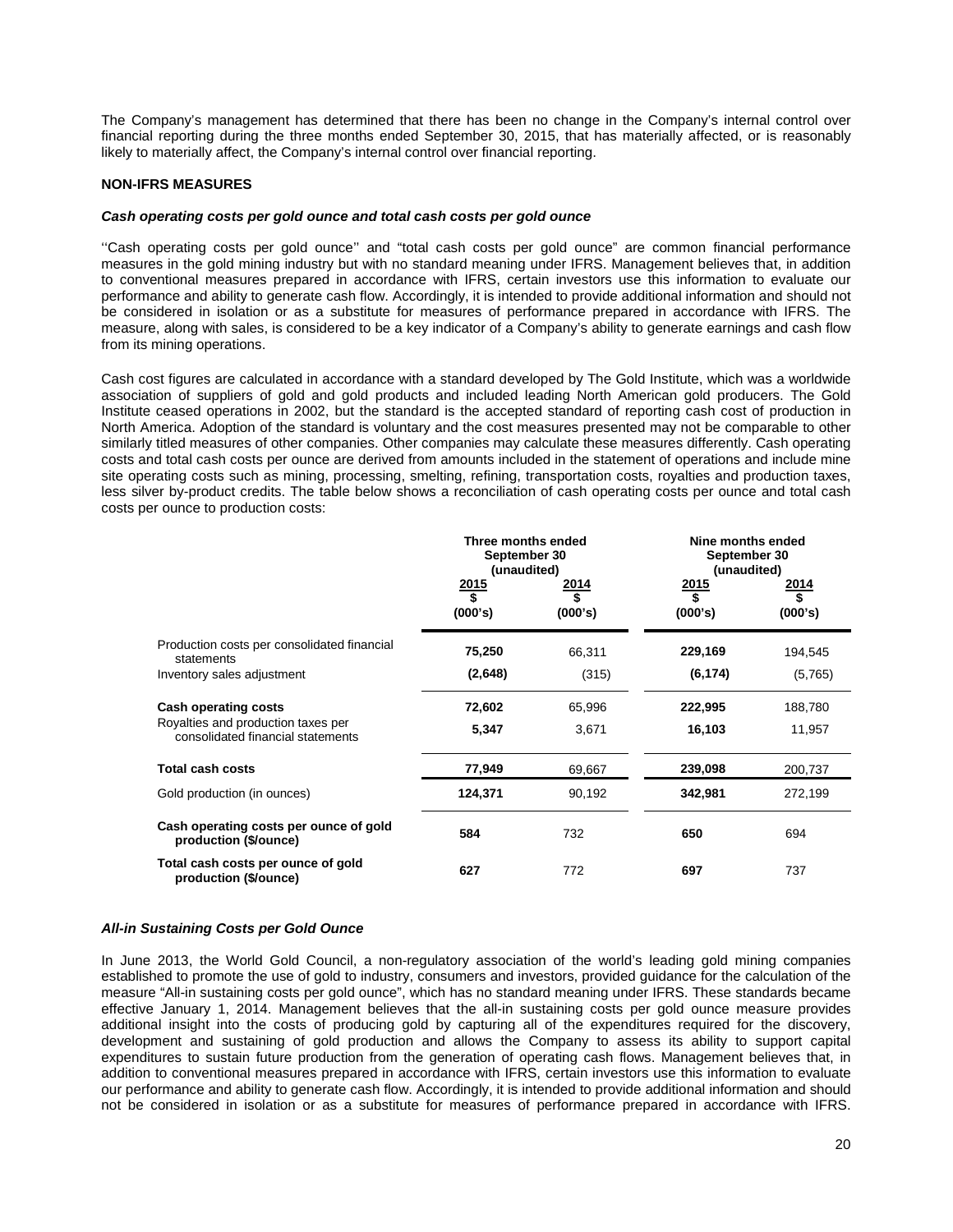Adoption of the standard is voluntary and the cost measures presented may not be comparable to other similarly titled measures of other companies. Other companies may calculate these measures differently.

B2Gold defines all-in sustaining costs per ounce as the sum of cash operating costs, royalty and production taxes, capital expenditures and exploration costs that are sustaining in nature, corporate general and administrative costs, share-based payment expenses related to RSUs, community relations expenditures, and reclamation liability accretion, all divided by the total gold ounces produced to arrive at a per ounce figure.

The table below shows a reconciliation of all-in sustaining costs per ounce to production costs as extracted from the unaudited condensed interim consolidated financial statements:

|                                                                         | Three months ended<br>September 30<br>(unaudited) |               | Nine months ended<br>September 30<br>(unaudited) |            |
|-------------------------------------------------------------------------|---------------------------------------------------|---------------|--------------------------------------------------|------------|
|                                                                         | 2015<br>\$                                        | 2014          | 2015<br>\$                                       | 2014<br>\$ |
|                                                                         | (000's)                                           | \$<br>(000's) | (000's)                                          | (000's)    |
| Production costs per consolidated financial<br>statements               | 75,250                                            | 66,311        | 229,169                                          | 194,545    |
| Inventory sales adjustment                                              | (2,648)                                           | (315)         | (6, 174)                                         | (5,765)    |
| <b>Cash operating costs</b>                                             | 72,602                                            | 65,996        | 222,995                                          | 188,780    |
| Royalties and production taxes per<br>consolidated financial statements | 5,347                                             | 3,671         | 16,103                                           | 11,957     |
| Corporate administration                                                | 8,770                                             | 7,604         | 28,830                                           | 28,020     |
| Share-based payments $-$ RSUs <sup>(1)</sup>                            | 673                                               | 4,186         | 3,746                                            | 10,558     |
| Community relations                                                     | 1,036                                             | 3,034         | 2,974                                            | 5,796      |
| Reclamation liability accretion <sup>(2)</sup>                          | 366                                               | 259           | 1,068                                            | 777        |
| Realized losses on fuel derivative contracts                            | 909                                               |               | 1,916                                            |            |
| Sustaining capital expenditures <sup>(3)</sup>                          | 15,084                                            | 13,656        | 52,979                                           | 65,745     |
| Sustaining exploration <sup>(3)</sup>                                   | 4,082                                             | 2,341         | 12,565                                           | 8,371      |
| <b>Total all-in sustaining costs</b>                                    | 108,869                                           | 100,747       | 343,176                                          | 320,004    |
| Gold production (in ounces)                                             | 124,371                                           | 90,192        | 342,981                                          | 272,199    |
| All-in sustaining cost per ounce of gold<br>production (\$/ounce)       | 875                                               | 1,117         | 1,001                                            | 1,176      |

*(1) Included as a component of Share-based payments on the statement of operations.* 

*(2) Excludes reclamation accretion relating to Farley Lake, Kiaka and Fekola.*

*(3) Refer to Sustaining Capital Expenditures and Exploration reconciliation below.*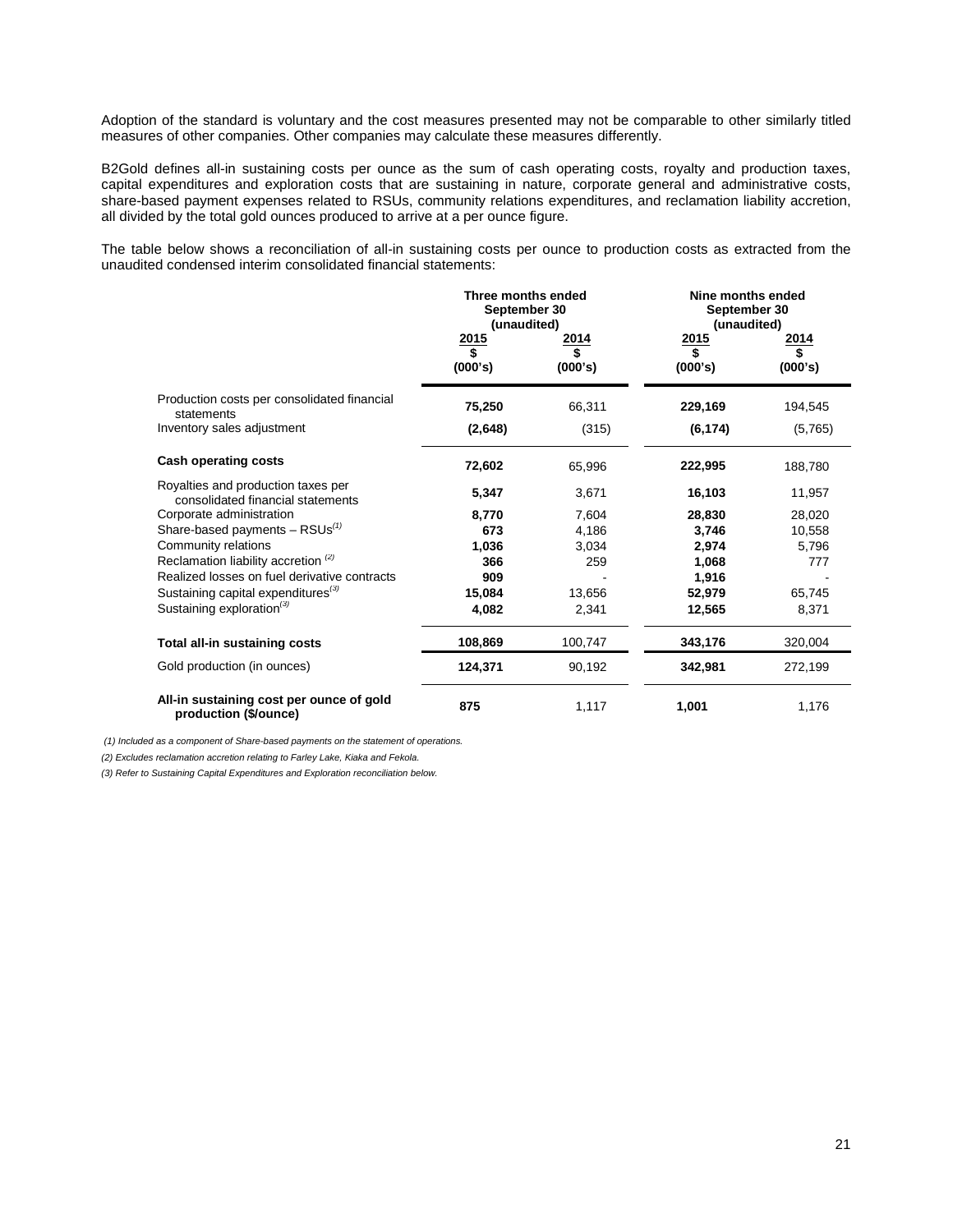The table below shows a reconciliation of the sustaining capital expenditures and exploration to operating mine expenditures as extracted from the unaudited condensed interim consolidated financial statements:

|                                                                                          | Three months ended<br>September 30<br>(unaudited)<br><u> 2015</u><br>\$<br>(000's) | 2014<br>(000's) | Nine months ended<br>September 30<br>(unaudited)<br>2015<br>2014<br>\$<br>(000's)<br>(000's) |                     |  |
|------------------------------------------------------------------------------------------|------------------------------------------------------------------------------------|-----------------|----------------------------------------------------------------------------------------------|---------------------|--|
| Operating mine expenditures per statement of<br>cash flows                               | 28,106                                                                             | 15,300          | 86,391                                                                                       | 69,740              |  |
| Otjikoto mine construction, expansion and pre-<br>production costs net of sales proceeds | (7, 795)                                                                           |                 | (27, 020)                                                                                    |                     |  |
| Masbate plant expansion<br>Jabali underground development                                | (3,876)<br>(1, 351)                                                                |                 | (3,876)<br>(2, 516)                                                                          |                     |  |
| Jabali antenna growth capital expenditure<br>Santa Pancha 2 growth capital expenditure   |                                                                                    | (895)<br>(749)  |                                                                                              | (1,530)<br>(2, 465) |  |
| <b>Sustaining Capital Expenditures</b>                                                   | 15,084                                                                             | 13,656          | 52,979                                                                                       | 65,745              |  |
| Operating mine exploration expenditures per<br>statement of cash flows                   | 4,082                                                                              | 3,207           | 12,565                                                                                       | 10,056              |  |
| Montana/Pajo growth exploration                                                          |                                                                                    | (866)           |                                                                                              | (1,685)             |  |
| <b>Sustaining Exploration</b>                                                            | 4,082                                                                              | 2,341           | 12,565                                                                                       | 8,371               |  |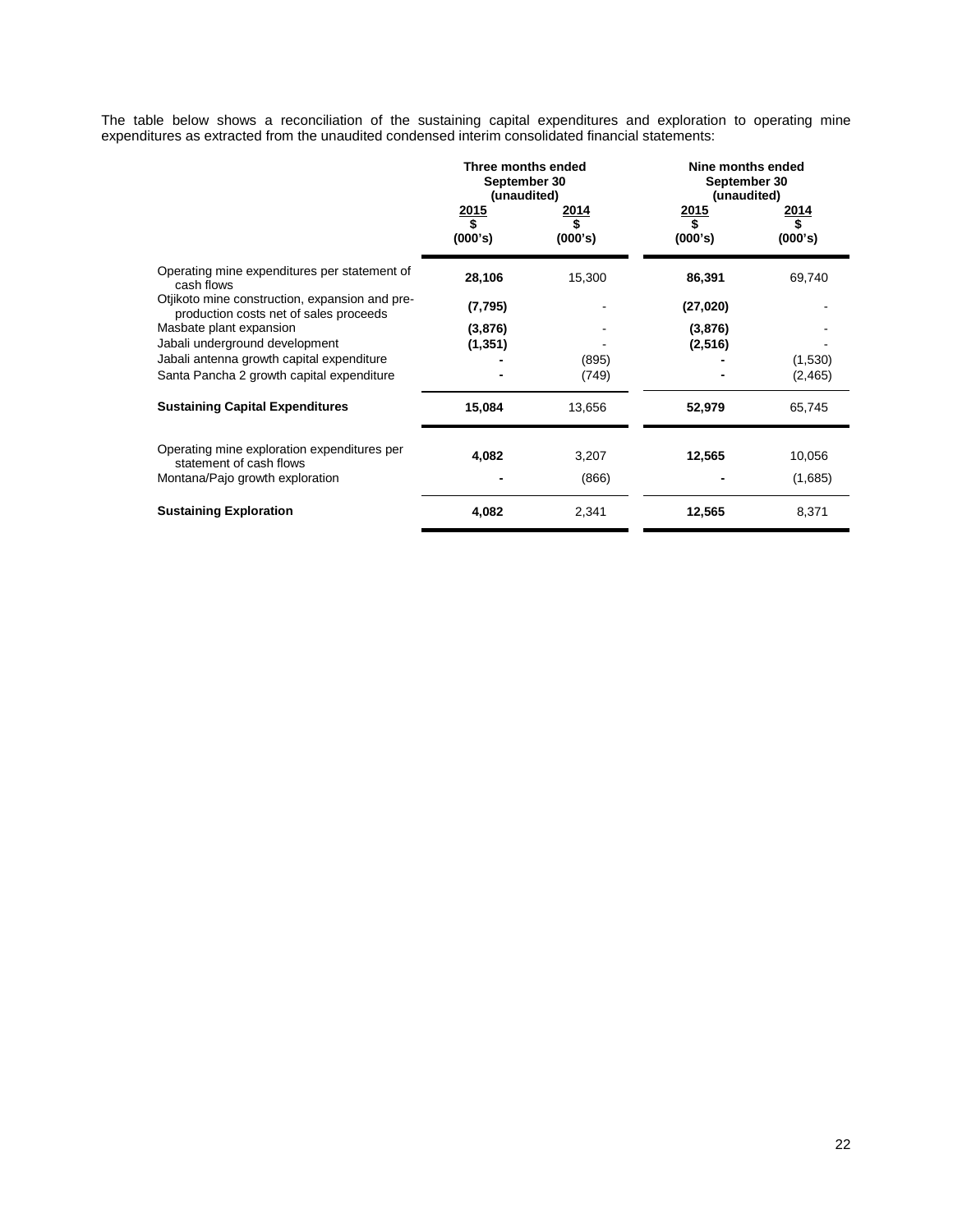# *Adjusted net income*

Management believes that the presentation of adjusted net income is appropriate to provide additional information to investors regarding items that we do not expect to continue at the same level in the future or that management does not believe to be a reflection of the Company's ongoing operating performance. Management further believes that its presentation of this non-IFRS financial measure provides information that is useful to investors because it is an important indicator of the strength of our operations and the performance of our core business.

A reconciliation of net income to adjusted net income is set out in the table below:

|                                                                                                                              | Three months ended<br>September 30<br>(unaudited) |                         | Nine months ended<br>September 30<br>(unaudited) |                          |  |
|------------------------------------------------------------------------------------------------------------------------------|---------------------------------------------------|-------------------------|--------------------------------------------------|--------------------------|--|
|                                                                                                                              | <u>2015</u><br>\$<br>(000's)                      | 2014<br>\$<br>(000's)   | 2015<br>\$<br>(000's)                            | 2014<br>\$<br>(000's)    |  |
| Net loss for the period<br>Adjustments for non-recurring and significant<br>recurring non-cash items:                        | (13, 585)                                         | (274, 128)              | (30,028)                                         | (309, 635)               |  |
| Share-based payments<br>Write-off of mineral property interests<br>Impairment of goodwill and long-lived assets              | 3,078<br>8,117                                    | 2,712<br>364<br>298,397 | 12,213<br>8,117                                  | 13,440<br>364<br>298,397 |  |
| (Gain) loss on fair value of convertible notes<br>Gain on sale of Bellavista property<br>Non-recurring non-cash interest and | (12, 513)                                         | (31, 522)               | (5, 842)<br>(2, 192)                             | 11,173                   |  |
| financing expense<br>Unrealized losses (gains) on derivative<br>instruments                                                  | 9,190                                             | (995)                   | 5,521<br>15,010                                  | (1, 942)                 |  |
| Write-down of long-term investments<br>Deferred income tax expense                                                           | 3,360<br>4,540                                    | 930                     | 5,215<br>3,690                                   | 3,007<br>260             |  |
| Adjusted net income (loss)                                                                                                   | 2,187                                             | (4,242)                 | 11,704                                           | 15,064                   |  |
| Basic weighted average number of common<br>shares outstanding (in thousands)                                                 | 924,101                                           | 700,755                 | 921,397                                          | 682,516                  |  |
| Adjusted net earnings (loss) per share-<br>basic (\$/share)                                                                  | 0.00                                              | (0.01)                  | 0.01                                             | 0.02                     |  |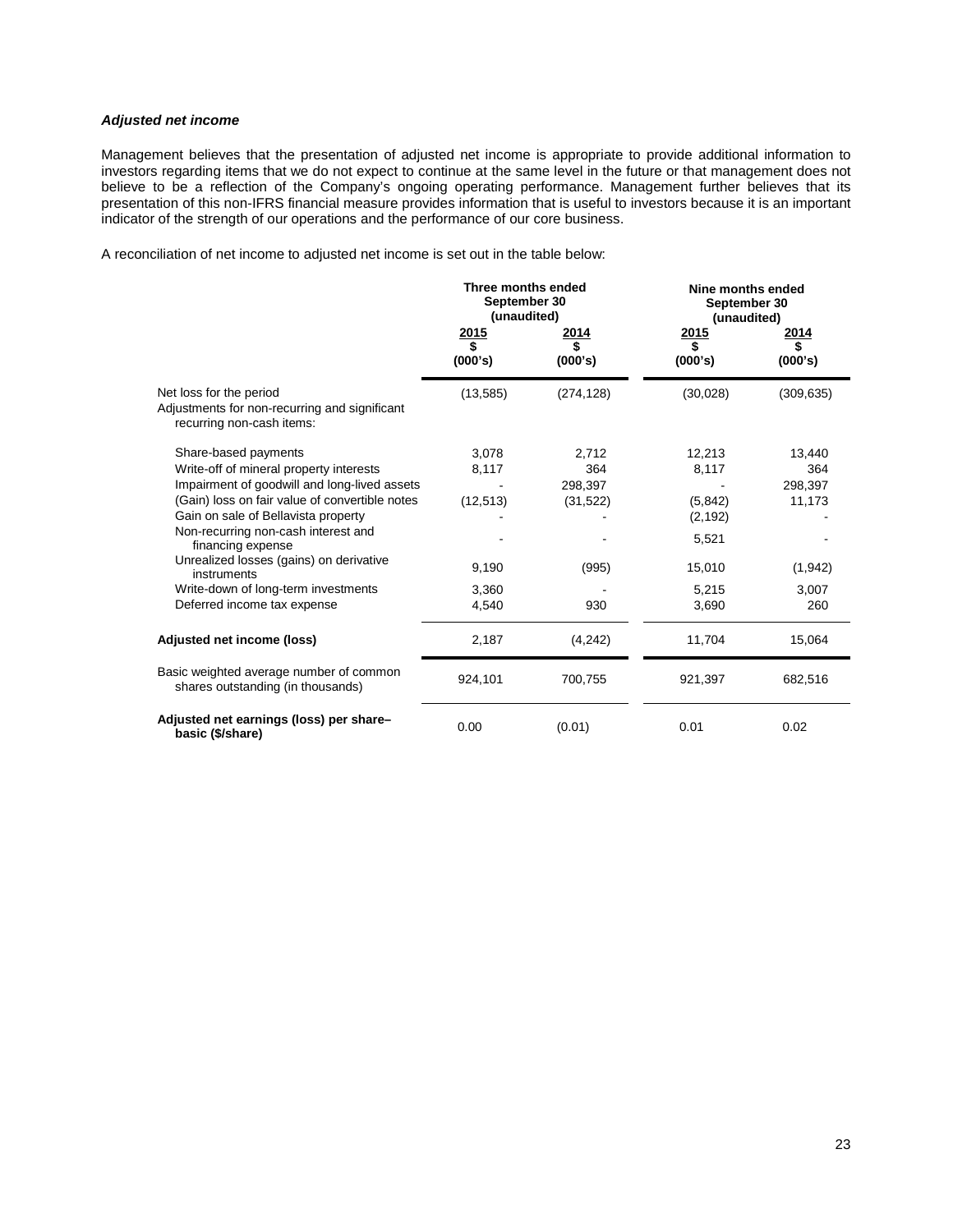## **SUMMARY OF UNAUDITED QUARTERLY RESULTS**

|                                                             | Q <sub>3</sub> | Q2        | $Q_1$        | $Q_4$      | Q <sub>3</sub> | Q2        | <u>Q1</u>   | Q <sub>4</sub> |
|-------------------------------------------------------------|----------------|-----------|--------------|------------|----------------|-----------|-------------|----------------|
|                                                             | 2015           | 2015      | $2015^{(3)}$ | 2014       | 2014           | 2014      | <u>2014</u> | 2013           |
| Gold revenue (\$ in thousands)                              | 139,250        | 136,506   | 138,892      | 122,422    | 114,924        | 120,258   | 129,020     | 138,054        |
| Gold sold (ounces)                                          | 124,481        | 114,423   | 114,799      | 102,612    | 91,282         | 93,330    | 98,995      | 106,185        |
| Average realized gold price<br>(\$/ounce)                   | 1,119          | 1,193     | 1,210        | 1,193      | 1,259          | 1,289     | 1,303       | 1,300          |
| Gold produced (ounces)                                      | 124,371        | 121,566   | 97,044       | 111,804    | 90,192         | 85,704    | 96,303      | 105,577        |
| Cash operating costs <sup>(1)</sup><br>(\$/ounce gold)      | 584            | 677       | 701          | 646        | 732            | 720       | 634         | 638            |
| Total cash costs (1) (\$/ounce gold)                        | 627            | 725       | 753          | 686        | 772            | 766       | 679         | 678            |
| Net (loss) income for the period $(2)$<br>(\$ in thousands) | (13, 585)      | (22, 784) | 6,341        | (356, 750) | (274, 128)     | (11, 529) | (23, 978)   | 26,220         |
| Earnings (loss) per share $(2)$ -<br>basic $($              | (0.02)         | (0.02)    | 0.01         | (0.39)     | (0.39)         | (0.02)    | (0.04)      | 0.04           |
| Earnings (loss) per share $^{(2)}$ -<br>diluted (\$)        | (0.02)         | (0.02)    | 0.00         | (0.39)     | (0.39)         | (0.02)    | (0.04)      | 0.02           |
| Cash flows from operating activities<br>(\$ in thousands)   | 33,911         | 34,315    | 58,663       | 38,564     | 33,723         | 24,217    | 18,414      | 38,352         |

*(1) A cautionary note regarding non-IFRS measures is included in the section titled "Non-IFRS Measures."* 

*(2) Attributable to the shareholders of the Company.*

*(3) Starting March 1, 2015, the table includes results from the Otjikoto Mine which reached commercial production February 28, 2015.*

Quarterly gold revenue increased significantly in the first, second and third quarters of 2015 due to the start of commercial production at the Company's new Otjikoto Mine which contributed to higher ounces sold. The Otjikoto Mine reached commercial production on February 28, 2015. The net loss recorded in the first quarter of 2014 primarily resulted from the loss on fair value of convertible notes of \$38.3 million recorded during the quarter, while the net loss in the second quarter of 2014 primarily related to the loss on fair value of convertible notes of \$4.4 million and a write-down of long-term investments of \$2.7 million. The net loss in the third and fourth quarters of 2014 reflect the \$298.4 million impairment charge relating to the Company's goodwill and investment in Gramalote joint venture and a \$436.0 million impairment charge, net of deferred income tax recoveries of \$130.8 million, relating to the Masbate Mine's long-lived assets, respectively.

# **OUTLOOK**

With the successful transition from construction to commercial production at the Otjikoto Mine, the Company is projecting another record year of gold production in 2015. Company-wide production in 2015 from the newly constructed Otjikoto Mine, and the Masbate, La Libertad and Limon Mines is expected to meet the lower end of its production range of 500,000 to 540,000 ounces of gold, an increase of approximately 35% over 2014 production. Consolidated cash operating costs are expected to be in the range of \$630 and \$660 per ounce and all-in sustaining costs are expected to be between \$950 and \$1,025 per ounce. The substantial increase in the Company's consolidated gold production and reduction in consolidated cash operating costs per ounce reflect the positive impact of lower operating costs at the Company's mines and new production from the Company's low-cost Otjikoto Mine which reached commercial production on February 28, 2015.

In light of the continuing downturn in the spot price of gold, the Company continues to take cost control initiatives including, but are not limited to, preparation of alternate mine plans and sequencing using lower gold prices and higher cut-off grades, scale back of non-core development activity, rationalization of the Company's cost base and tax structure and reduction in capital, exploration and general and administrative costs. Over the past couple of years, the Company has already taken steps to streamline its operations and will continue to do so. The core activities of the Company remain its current mining operations and the construction of its Fekola Project. The Company's objectives looking forward are to continue to optimize current mining operations and maintain a strong balance sheet and flexible financing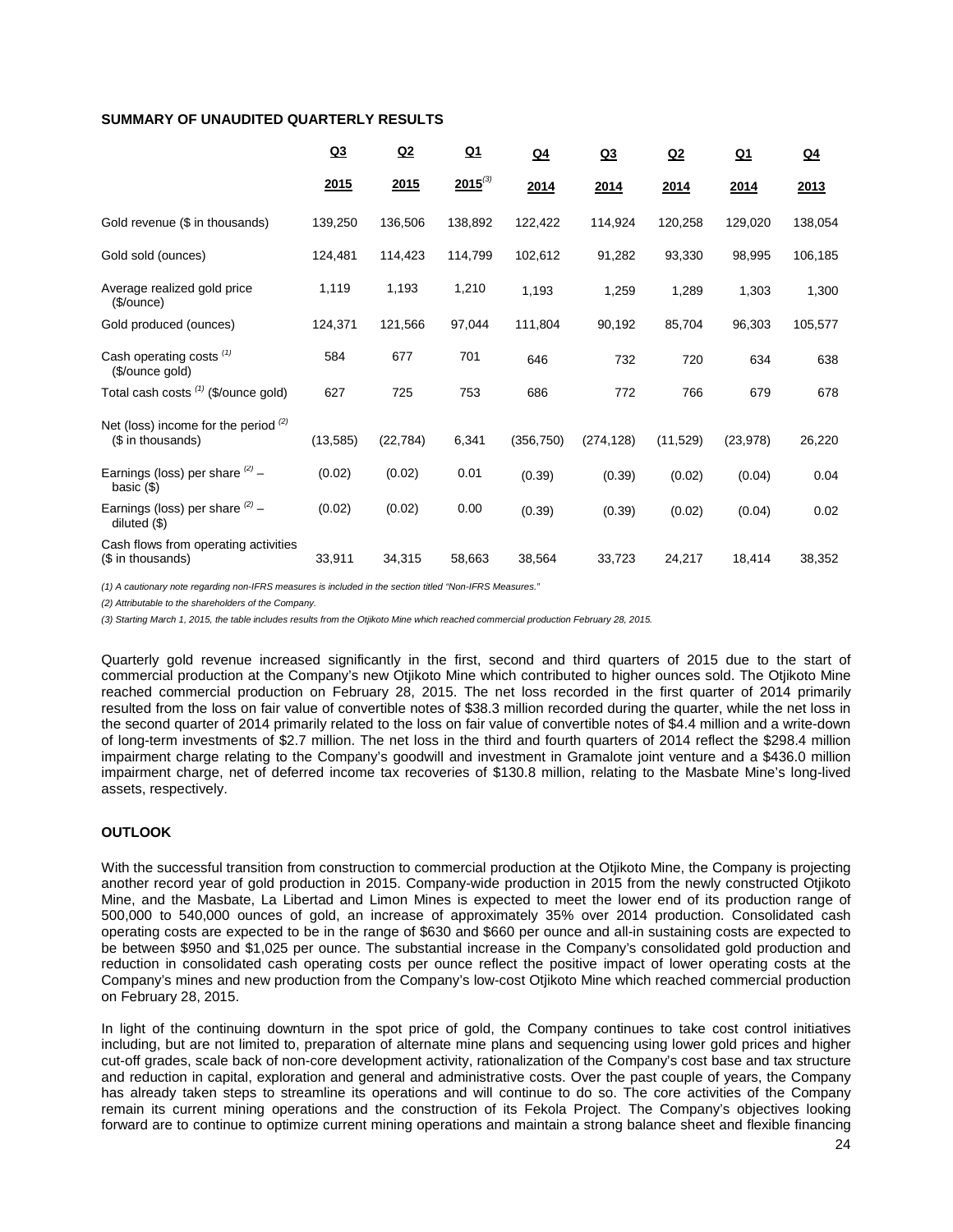arrangements, including the New RCF, to enable the Company to complete construction of Fekola and maintain the Company's impressive production growth profile. In addition, the Company will continue exploration programs focused primarily on brownfields exploration on the Company's existing projects.

### **OUTSTANDING SHARE DATA**

At November 10, 2015, 926,708,403 common shares were outstanding. In addition, there were approximately 59.3 million stock options outstanding with exercise prices ranging between Cdn.\$1.65 to Cdn.\$13.67 per share and 1.7 million RSUs.

## **CAUTION ON FORWARD-LOOKING INFORMATION**

This Management's Discussion and Analysis includes certain "forward-looking information" and "forward-looking statements" (collectively "forward-looking statements") within the meaning of applicable Canadian and United States securities legislation, including projections of future financial and operational performance; statements with respect to future events or future performance, production estimates, anticipated operating and production costs and revenue, estimates of capital expenditures; and statements regarding anticipated exploration, development, construction, production, permitting and other activities on the Company's properties, including finalizing the Mining Convention and the ownership of the entity that will hold the Fekola project with the Government of Mali, the potential development and potential production from the Fekola Project and the anticipated arrival of the permanent camp there, completion of a mining study for the Otjikoto Mine as well as a new geological model for the Otjikoto Pit, updating the Kiaka feasibility study; the establishment of a new corporate entity to receive the mining licence for the Kiaka Project, once the mining licence is formally approved; the projections included in existing technical reports, economic assessments and feasibility studies, including the Feasibility Study for the Fekola Project; the potential for expansion of mineral resources and mineral reserves, including at the Masbate Mine; the potential for expansion of production capacity, including the cost reduction and continued ramp up, improvements and expansion of gold production at the Otjikoto Mine and development of the adjacent Wolfshag zone, potential expansion options for the Masbate Mine, the completion of permitting in respect of the Jabali Antenna Pit, production from the Jabali Antenna Pit and increased production at La Libertad, and the potential to extend the mine life of the La Libertad and Limon mines; projected capital investments and exploration; the extension of the Company's income tax holiday for the Masbate Project; and the adequacy of capital, financing needs and the potential availability of and potential for receiving further commitments under the New RCF; and the potential availability of flexible financing arrangements, including the New RCF. Estimates of mineral resources and reserves are also forward looking statements because they constitute projections, based on certain estimates and assumptions, regarding the amount of minerals that may be encountered in the future and/or the anticipated economics of production, should a production decision be made. All statements in this Management's Discussion and Analysis that address events or developments that we expect to occur in the future are forward-looking statements. Forward-looking statements are statements that are not historical facts and are generally, although not always, identified by words such as "expect", "plan", "anticipate", "project", "target", "potential", "schedule", "forecast", "budget", "estimate", "intend" or "believe" and similar expressions or their negative connotations, or that events or conditions "will", "would", "may", "could", "should" or "might" occur. All such forward-looking statements are based on the opinions and estimates of management as of the date such statements are made. Forward-looking statements necessarily involve assumptions, risks and uncertainties, certain of which are beyond B2Gold's control, including risks associated with the volatility of metal prices; risks and dangers inherent in exploration, development and mining activities; uncertainty of reserve and resource estimates; financing risks; risks related to hedging activities; the ability to obtain and maintain any necessary permits, consents or authorizations required for mining activities; risks related to environmental regulations or hazards and compliance with complex regulations associated with mining activities; the ability to replace mineral reserves and identify acquisition opportunities; unknown liabilities of companies acquired by B2Gold; fluctuations in exchange rates; availability of financing and financing risks; risks related to operations in foreign countries and compliance with foreign laws, risks related to remote operations and the availability adequate infrastructure, fluctuations in price and availability of energy and other inputs necessary for mining operations; shortages or cost increases in necessary equipment, supplies and labour; regulatory, political and country risks; risks related to reliance upon contractors, third parties and joint venture partners; challenges to title or surface rights; dependence on key personnel; the risk of an uninsurable or uninsured loss; litigation risk; changes in tax laws; and community support for our operations including risks related to strikes and the halting of such operations from time to time; as well as other factors identified and as described in more detail under the heading "Risk Factors" in B2Gold's most recent Annual Information Form and B2Gold's other filings with Canadian securities regulators and the U.S. Securities and Exchange Commission (the "SEC"), which may be viewed at www.sedar.com and www.sec.gov, respectively. The list is not exhaustive of the factors that may affect the Company's forward-looking statements. There can be no assurance that such statements will prove to be accurate, and actual results, performance or achievements could differ materially from those expressed in, or implied by, these forwardlooking statements. Accordingly, no assurance can be given that any events anticipated by the forward-looking statements will transpire or occur, or if any of them do, what benefits or liabilities B2Gold will derive therefrom. The Company's forward looking statements reflect current expectations regarding future events and operating performance and speak only as of the date hereof and the Company does not assume any obligation to update forward-looking